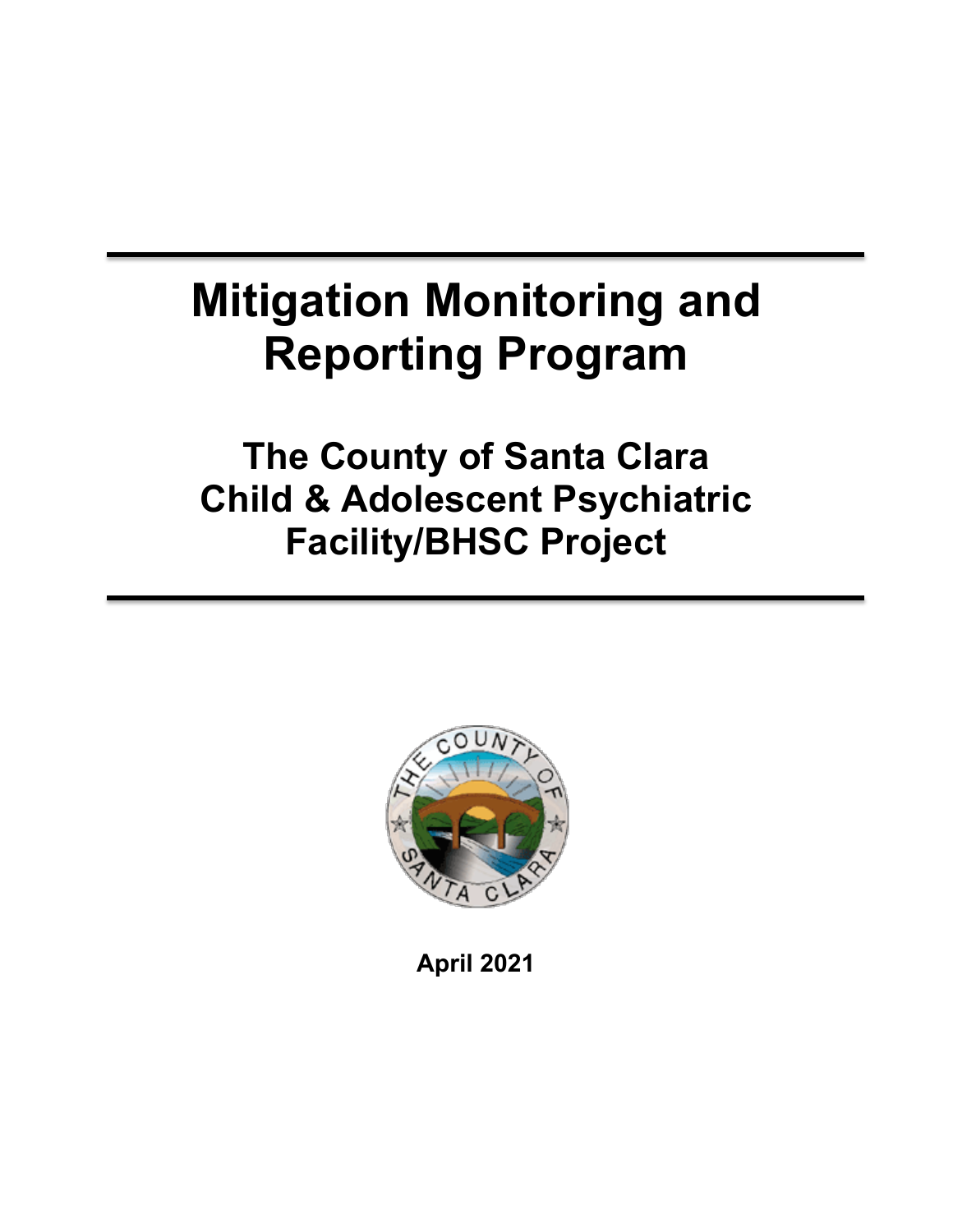*This page left blank intentionally*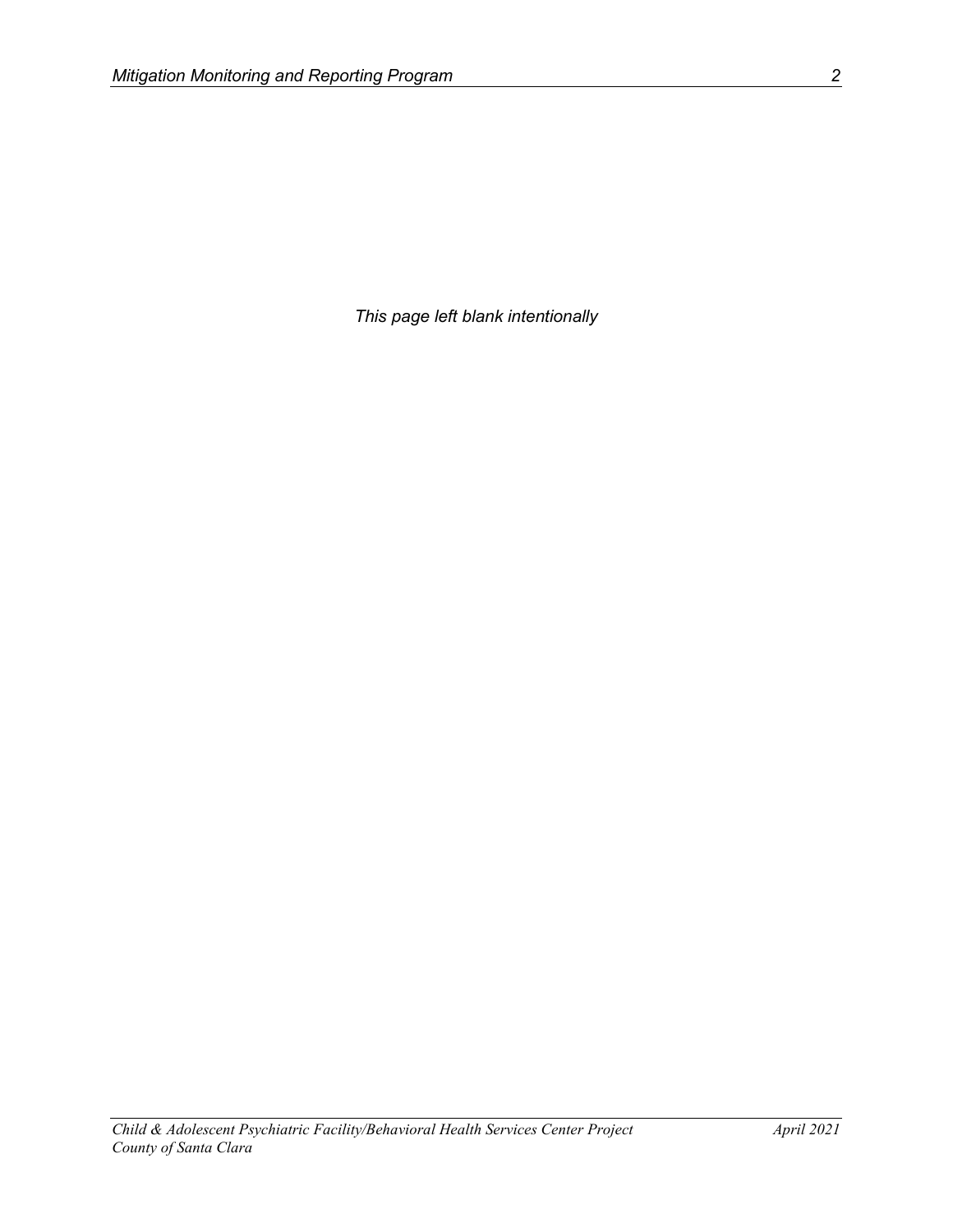## **MITIGATION MONITORING AND REPORTING PROGRAM**

This Mitigation, Monitoring and Reporting Program (MMRP) has been prepared pursuant to the CEQA Guidelines, which state:

"When adopting a mitigated negative declaration, the lead agency shall also adopt a program for reporting on or monitoring the changes which it has either required in the project or made a condition of approval to mitigate or avoid significant environmental effects" (§15074(d)) and;

"The Lead Agency may choose whether its program will monitor mitigation, report on mitigation, or both. "Reporting" generally consists of a written compliance review that is presented to the decision-making body or authorized staff person. A report may be required at various stages during project implementation or upon completion of the mitigation measure. "Monitoring" is generally an ongoing or periodic process of project oversight. There is often no clear distinction between monitoring and reporting and the program best suited to ensuring compliance in any given instance will usually involve elements of both." (§15097 (c))

The table beginning on the next page list the impacts, mitigation measures, and timing of the mitigation measure (when the measure will be implemented) related to the County of Santa Clara Child & Adolescent Psychiatric Facility/BHSC Center project. All mitigation measures listed here will be implemented by the County, or by the County's appointees.

According to CEQA Guidelines section 15126.4 (a) (2), "Mitigation measures must be fully enforceable through permit conditions, agreements, or other legally-binding instruments. In the case of the adoption of a plan, policy, regulation, or other public project, mitigation measures can be incorporated into the plan, policy, regulation, or project design." Therefore, all mitigation measures as listed in this MMRP will be adopted by the County of Santa Clara when the project is approved.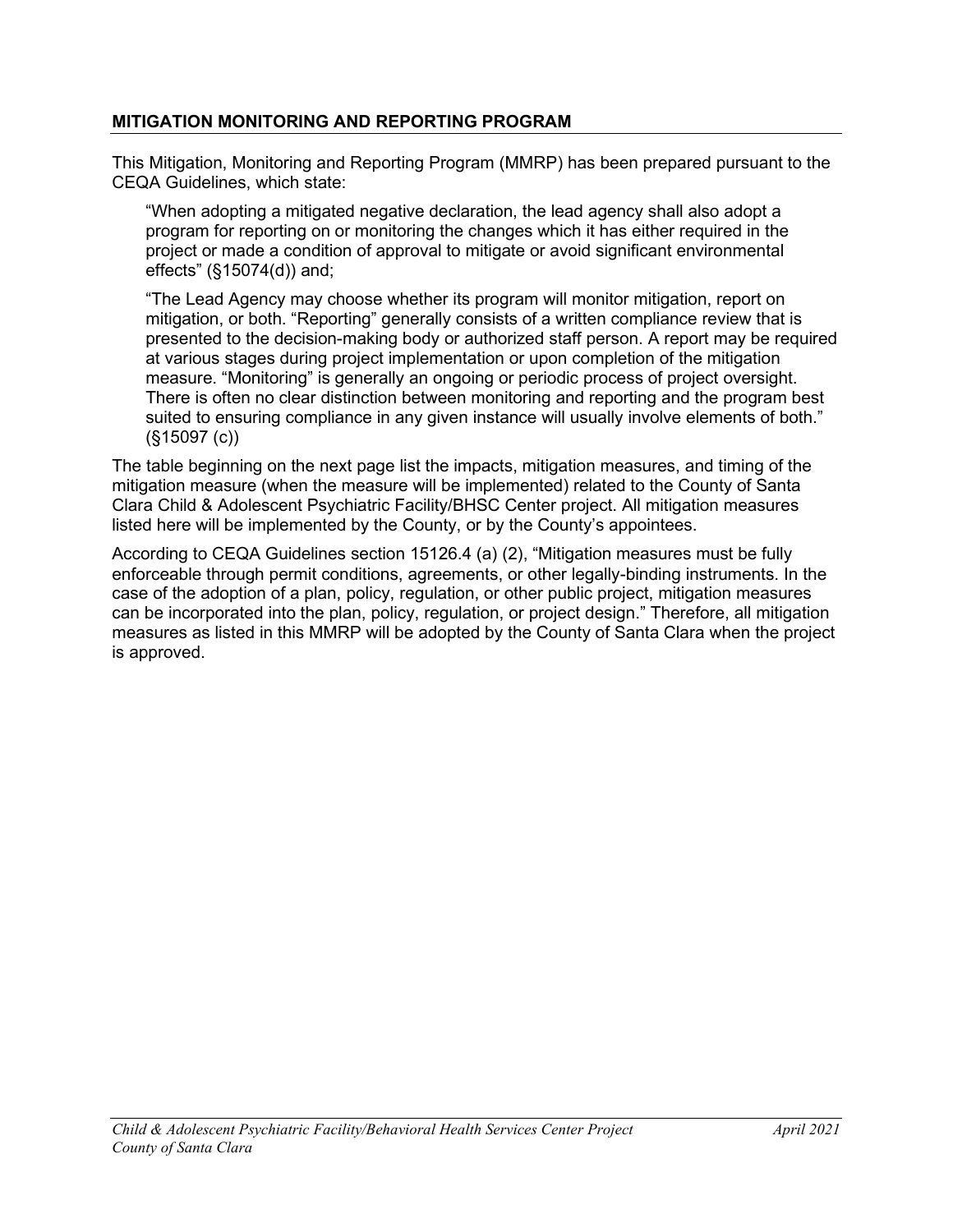*This page intentionally left blank.*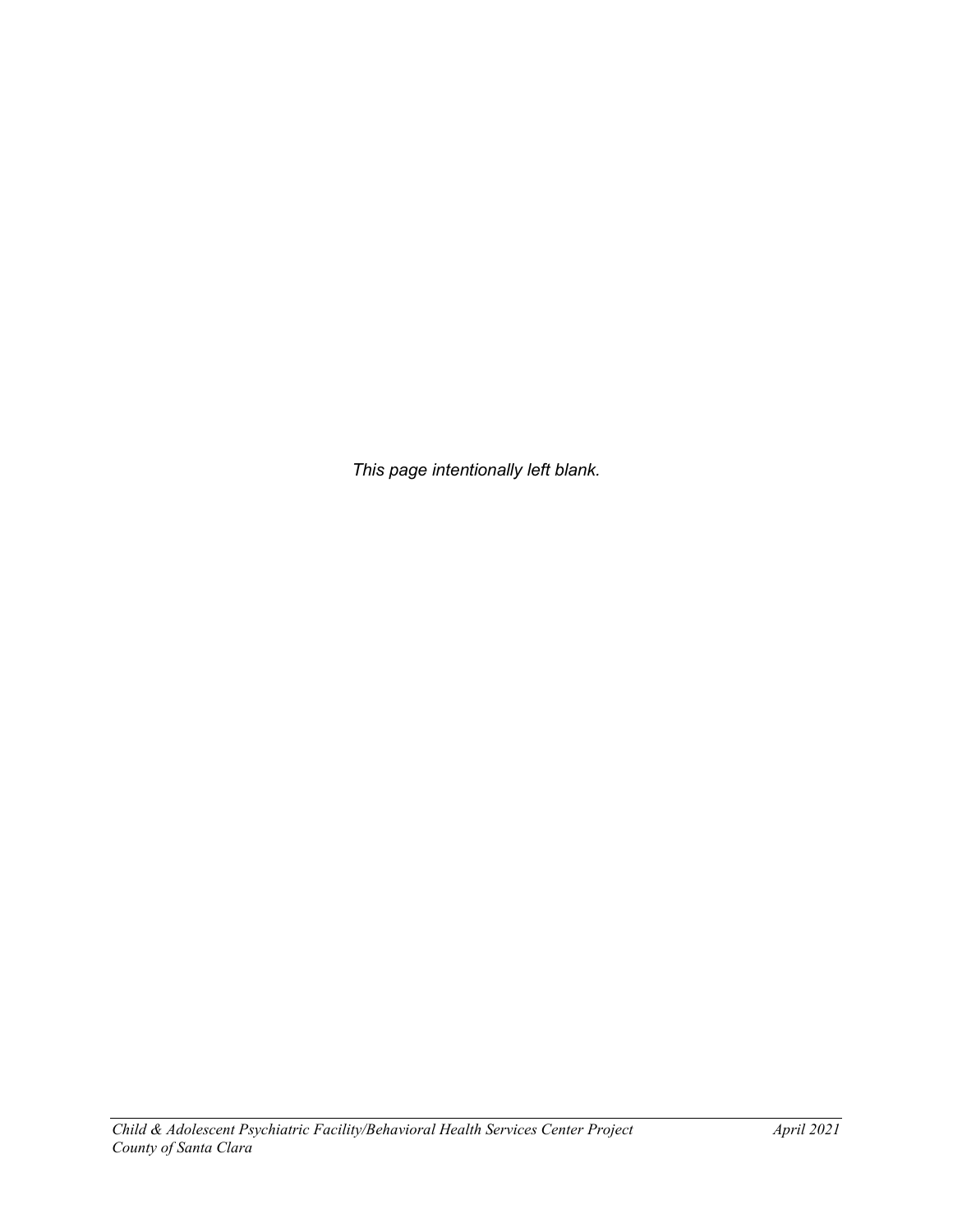| <b>Impact</b>                                                                                                                                                                                                                                                                      | <b>Mitigation Measure</b>                                                                                                                                                                                                                                                                                                                                                                                                                                                                                                                                                                                                                                                                                                                                                                                                                                                                                                                                                                                                                                                                                                                                                                                                                                                                                                                                                                                                                                                                                                                                                                                                                                                                         | Implementation<br>and Timing                                                                                                                                                                                                  | <b>Monitoring</b><br><b>Responsibility</b>                                                                                                                                                                                                                                                                                  |
|------------------------------------------------------------------------------------------------------------------------------------------------------------------------------------------------------------------------------------------------------------------------------------|---------------------------------------------------------------------------------------------------------------------------------------------------------------------------------------------------------------------------------------------------------------------------------------------------------------------------------------------------------------------------------------------------------------------------------------------------------------------------------------------------------------------------------------------------------------------------------------------------------------------------------------------------------------------------------------------------------------------------------------------------------------------------------------------------------------------------------------------------------------------------------------------------------------------------------------------------------------------------------------------------------------------------------------------------------------------------------------------------------------------------------------------------------------------------------------------------------------------------------------------------------------------------------------------------------------------------------------------------------------------------------------------------------------------------------------------------------------------------------------------------------------------------------------------------------------------------------------------------------------------------------------------------------------------------------------------------|-------------------------------------------------------------------------------------------------------------------------------------------------------------------------------------------------------------------------------|-----------------------------------------------------------------------------------------------------------------------------------------------------------------------------------------------------------------------------------------------------------------------------------------------------------------------------|
| Impact BIO-1: The<br>proposed project<br>could impact nesting<br>birds protected<br>under the Migratory<br><b>Bird Treaty Act</b><br>(MBTA) and<br>California Fish and<br>Game Code. Birds<br>could nest in the<br>vacant building or in<br>trees or shrubs<br>bordering the site. | Mitigation Measure BIO-1A: Pre-Construction/Pre-Disturbance Survey for<br>Nesting Birds. To the extent feasible, construction activities shall be<br>scheduled to avoid the nesting season. If construction activities are<br>scheduled to take place outside of the nesting season, all impacts to<br>nesting birds protected under the MBTA and California Fish and Game<br>code would be avoided. The nesting season for this project extends from<br>February 1 through August 31.<br>If it is not possible to schedule construction activities between September 1<br>and January 31, then a preconstruction survey for nesting birds will be<br>conducted by a qualified biologist to ensure that nesting will not be<br>disrupted during project implementation, including the removal of street<br>trees. A qualified biologist is a biologist with experience in nesting bird<br>surveys, and who is familiar with bird species present in the project area.<br>This survey will be conducted no more than five days prior to the initiation<br>of any site disturbance activities and equipment mobilization. If Project<br>activities are delayed by more than five days, an additional nesting bird<br>survey will be performed. During the survey, the biologist will inspect the<br>vacant building and all trees and shrubs in and immediately adjacent to the<br>impact area, for nests. Active nesting is present if a bird is building a nest,<br>sitting in a nest, a nest has eggs or chicks in it, or adults are observed<br>carrying food to the nest. The results of the survey will be documented.<br>Mitigation Measure BIO-1B: Active Nests. If an active nest is found | Implementation:<br>The County and<br>its contractor<br>Timing: Pre-<br>construction<br>phase (no more<br>than five days<br>prior to site<br>disturbance) and<br>construction<br>phase (if nest<br>monitoring is<br>required). | <b>Monitoring:</b><br>County<br>acceptance of a<br>report provided<br>by the qualified<br>biologist. The<br>qualified<br>biologist's written<br>report will include<br>all survey and<br>monitoring<br>results, and<br>implementation of<br>any avoidance<br>and minimization<br>measures.<br>$Initials: \_\_$<br>Date: ___ |
|                                                                                                                                                                                                                                                                                    | sufficiently close to work areas to be disturbed by these activities, the<br>biologist will determine the extent of a construction-free buffer zone to be<br>established around the nest, to ensure that active nesting protected by the<br>MBTA and California Fish and Game Code will not be disturbed during<br>construction. Within the buffer zone, no site disturbance and mobilization of<br>heavy equipment, including but not limited to equipment staging, fence<br>installation, demolition, and grading will be permitted until the chicks have<br>fledged. Monitoring will be required to ensure compliance with MBTA and<br>relevant California Fish and Game Code requirements. Monitoring dates<br>and findings will be documented.                                                                                                                                                                                                                                                                                                                                                                                                                                                                                                                                                                                                                                                                                                                                                                                                                                                                                                                                               |                                                                                                                                                                                                                               |                                                                                                                                                                                                                                                                                                                             |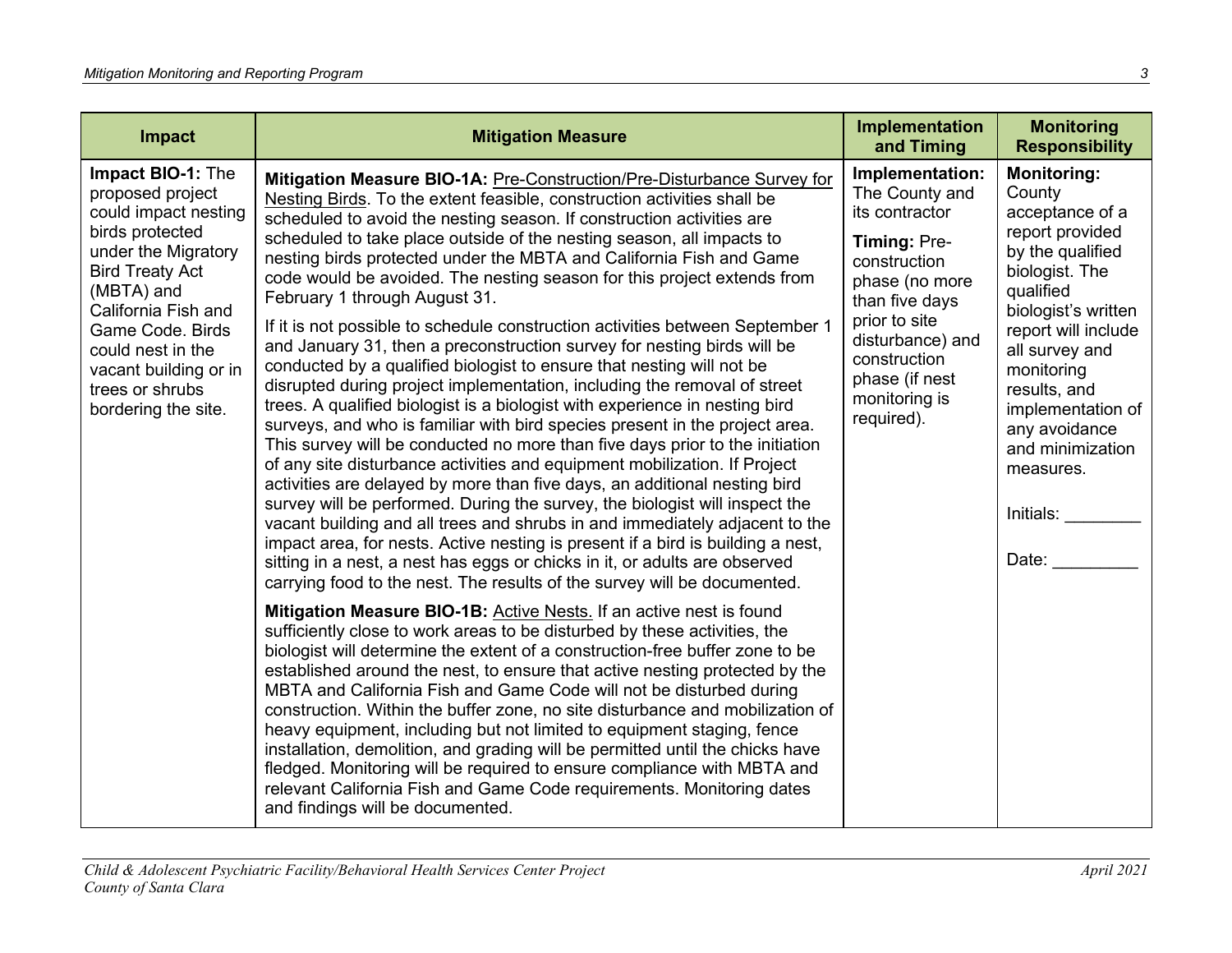| Impact                                                                                                                                                                                                                                                                                                                                                                                                                                                                            | <b>Mitigation Measure</b>                                                                                                                                                                                                                                                                                                                                                                                                                                                                                                                                                                                                                                                                                                                                                                                                                                                                                                                                                                                                                                                                                                                                                                                                                                                                                                                                                                                                                                                                                                                                                                                                                                                                                                                                                                                                                                                                                                                                                                                                               | Implementation<br>and Timing                                                                                                                                                                       | <b>Monitoring</b><br><b>Responsibility</b>                                                                                                                                                                                                                                                                                                                                                                                                                                                                                                                                                                               |
|-----------------------------------------------------------------------------------------------------------------------------------------------------------------------------------------------------------------------------------------------------------------------------------------------------------------------------------------------------------------------------------------------------------------------------------------------------------------------------------|-----------------------------------------------------------------------------------------------------------------------------------------------------------------------------------------------------------------------------------------------------------------------------------------------------------------------------------------------------------------------------------------------------------------------------------------------------------------------------------------------------------------------------------------------------------------------------------------------------------------------------------------------------------------------------------------------------------------------------------------------------------------------------------------------------------------------------------------------------------------------------------------------------------------------------------------------------------------------------------------------------------------------------------------------------------------------------------------------------------------------------------------------------------------------------------------------------------------------------------------------------------------------------------------------------------------------------------------------------------------------------------------------------------------------------------------------------------------------------------------------------------------------------------------------------------------------------------------------------------------------------------------------------------------------------------------------------------------------------------------------------------------------------------------------------------------------------------------------------------------------------------------------------------------------------------------------------------------------------------------------------------------------------------------|----------------------------------------------------------------------------------------------------------------------------------------------------------------------------------------------------|--------------------------------------------------------------------------------------------------------------------------------------------------------------------------------------------------------------------------------------------------------------------------------------------------------------------------------------------------------------------------------------------------------------------------------------------------------------------------------------------------------------------------------------------------------------------------------------------------------------------------|
| Impact BIO-2: The<br>proposed project<br>has the potential to<br>impact bats<br>protected by<br>California Fish and<br>Game code that are<br>roosting in the<br>buildings that will be<br>demolished or<br>possibly in the street<br>trees that will be<br>removed. Although<br>unlikely, this could<br>include special-<br>status bats listed<br>under the federal or<br>California<br>Endangered<br>Species Acts or<br>listed as a California<br>species of special<br>concern. | Mitigation Measure BIO-2A: Pre-Construction Survey for Roosting Bats.<br>A survey of the parking structure, the Sam Della Maggiore building, the<br>Don Lowe Pavilion, and any trees with cavities, cervices or peeling bark<br>within 50 feet of the project site will be conducted by a qualified biologist no<br>less than 30 days before the start of construction-related activities<br>(including but not limited to mobilization and staging, clearing, grubbing,<br>tree removal, vegetation removal, fence installation, demolition, and<br>grading). A qualified biologist is a biologist with experience in day and night<br>surveys for roosting bats, bat ecology, and bat species present in the<br>project area. If construction activities are delayed by more than 30 days, an<br>additional bat survey will be performed.<br>The survey may be conducted at any time of year but shall be conducted in<br>such a way to allow sufficient time to determine if special-status bats or<br>maternity colonies are present on the site, provide replacement habitat (if<br>required), and exclude bats during the appropriate time of year (e.g.<br>outside the maternity season from March 1 to August 31). The results of<br>the survey will be documented.<br>If no signs of bats are detected during the habitat suitability survey, no<br>further surveys are warranted. If signs of bat occupancy (e.g., guano<br>pellets or urine staining) are detected, Mitigation Measure BIO-2B shall<br>apply.<br>Mitigation Measure BIO-2B: Active Roosts. If an occupied maternity or<br>colony roost is detected or evidence of bat occupancy is found, the<br>California Department of Fish and Wildlife will be consulted to determine<br>the appropriate mitigation measures, which may include exclusion prior to<br>removal if the roost cannot be avoided, a buffer zone, seasonal restrictions<br>on construction work, construction noise reduction measures, and<br>construction of an alternate roost structure. | Implementation:<br>The Applicant<br>and its<br>contractor.<br><b>Timing: Pre-</b><br>construction<br>phase, no less<br>than 30 days<br>before the start of<br>construction-<br>related activities. | <b>Monitoring:</b><br>Monitoring<br>reports, and<br>exclusion<br>recommend-<br>dations. The<br>qualified biologist<br>shall prepare a<br>written record of<br>all survey and<br>monitoring<br>results, including<br>the<br>implementation of<br>any avoidance<br>and minimization<br>measures for the<br>Town's review. If<br>bats are detected<br>and an exclusion<br>plan is warranted,<br>the qualified<br>biologist shall<br>prepare the bat<br>exclusion plan,<br>including the<br>exclusion<br>methods and the<br>type of<br>replacement<br>roost habitat to<br>be used. If a<br>replacement<br>roost habitat will |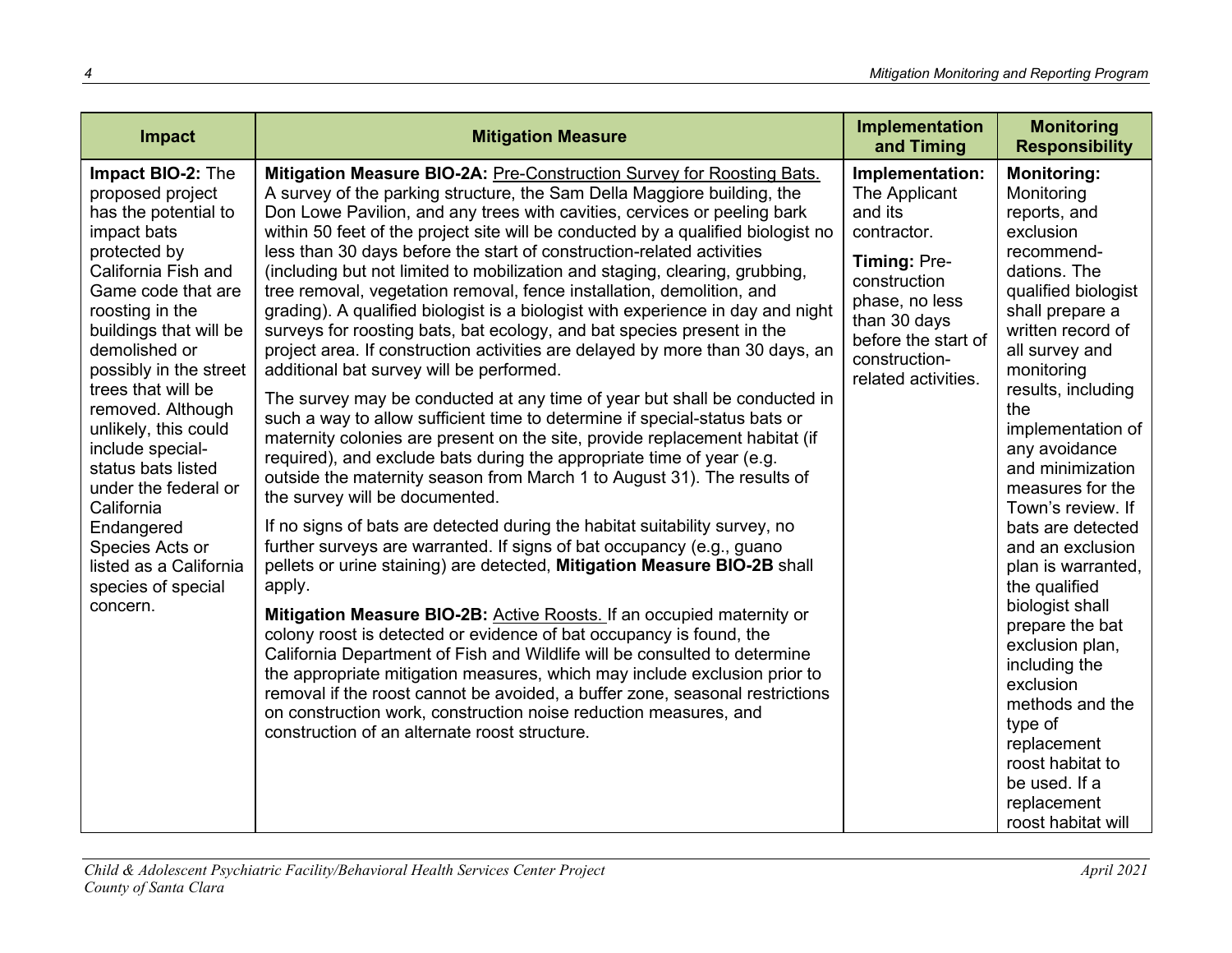| <b>Impact</b>                                                                                                                                                                                                                                                                                            | <b>Mitigation Measure</b>                                                                                                                                                                                                                                                                                                                                                                                                                                                                                                                                                                                                                                                                                             | Implementation<br>and Timing                                                                                                              | <b>Monitoring</b><br><b>Responsibility</b>                                                                                                                                                                                                                                                  |
|----------------------------------------------------------------------------------------------------------------------------------------------------------------------------------------------------------------------------------------------------------------------------------------------------------|-----------------------------------------------------------------------------------------------------------------------------------------------------------------------------------------------------------------------------------------------------------------------------------------------------------------------------------------------------------------------------------------------------------------------------------------------------------------------------------------------------------------------------------------------------------------------------------------------------------------------------------------------------------------------------------------------------------------------|-------------------------------------------------------------------------------------------------------------------------------------------|---------------------------------------------------------------------------------------------------------------------------------------------------------------------------------------------------------------------------------------------------------------------------------------------|
|                                                                                                                                                                                                                                                                                                          |                                                                                                                                                                                                                                                                                                                                                                                                                                                                                                                                                                                                                                                                                                                       |                                                                                                                                           | be required, it<br>shall be<br>monitored<br>according to<br>California<br>Department of<br>Fish and Wildlife<br>recommendation<br>s. The qualified<br>biologist shall<br>prepare a written<br>record of the<br>monitoring<br>results.<br>Initials:<br>Date:                                 |
| Impact BIO-3: The<br>project would<br>remove eight trees<br>protected by the<br>County's Tree<br>Preservation<br>Ordinance.<br>Additionally, other<br>trees not meant for<br>removal could be<br>harmed by ground<br>disturbing activities<br>within the trees' root<br>zone thereby<br>compromising the | Mitigation Measure BIO-3: Tree Protection. In compliance with the<br>County ordinance, the following measures from the Guidelines for Tree<br>Preservation for Land Use Applications shall be implemented.<br>Pre-construction:<br>An arborist shall review final grading/demolition/construction plans<br>and make recommendations regarding preservation of all tress<br>potentially impacted by the proposed project which are designated<br>for preservation.<br>If the Arborist concludes, with concurrence from the Planning<br>Department, that the proposed improvements would result in<br>damage and subsequent irreversible loss of additional trees on site,<br>replacement mitigation shall be required. | Implementation:<br>The County and<br>its contractor.<br>Timing: Pre-<br>construction,<br>during<br>construction and<br>post-construction. | <b>Monitoring: Prior</b><br>to construction<br>the County shall<br>require the<br>contractor to<br>submit a tree<br>replacement plan<br>demonstrating<br>compliance with<br>the County's Tree<br>Preservation<br>Ordinance. The<br>tree replacement<br>plan shall include<br>provisions for |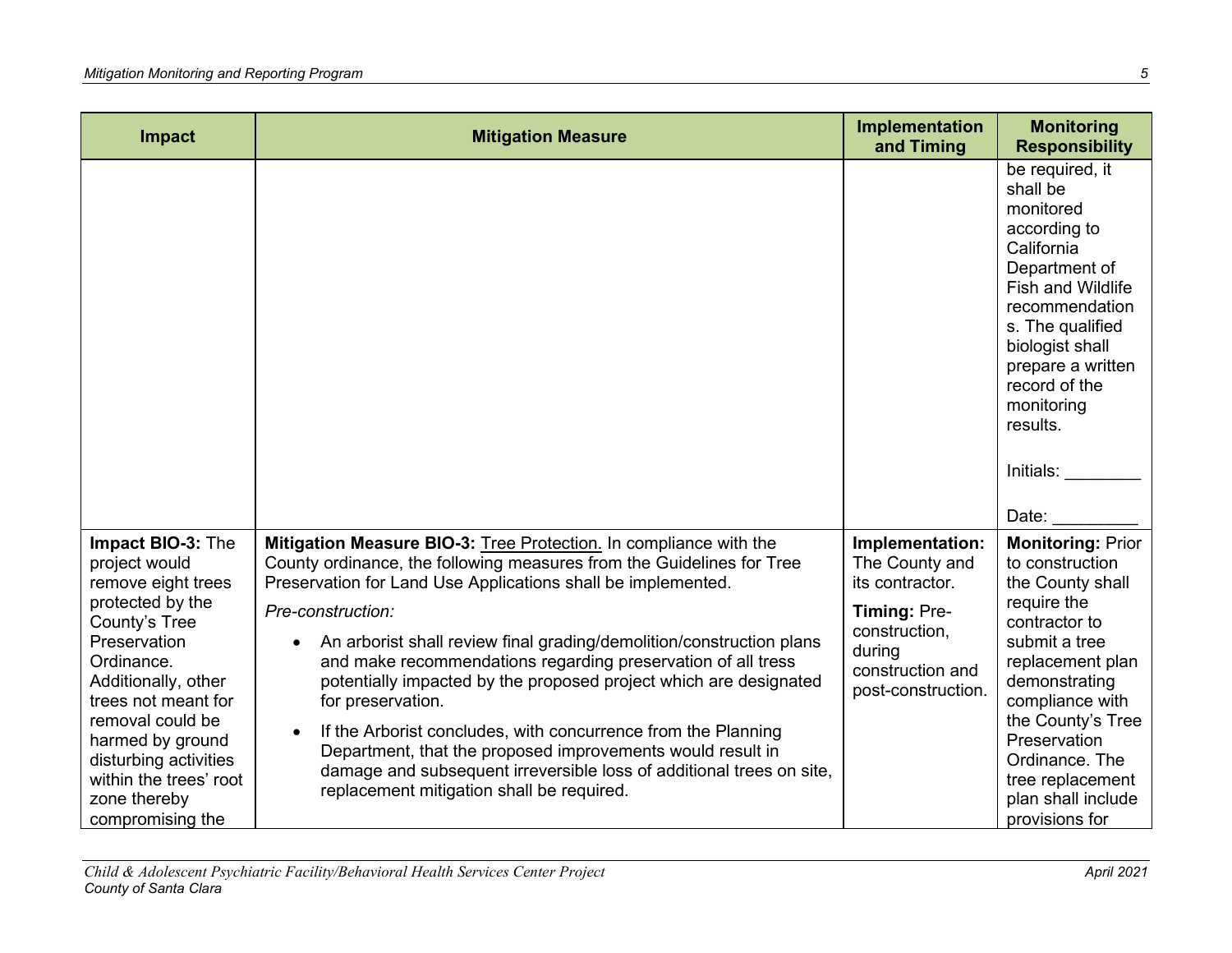| Impact                                                     | <b>Mitigation Measure</b>                                                                                                                                                                                                                                                                                                                                                                             | Implementation<br>and Timing | <b>Monitoring</b><br><b>Responsibility</b>                                                                                      |
|------------------------------------------------------------|-------------------------------------------------------------------------------------------------------------------------------------------------------------------------------------------------------------------------------------------------------------------------------------------------------------------------------------------------------------------------------------------------------|------------------------------|---------------------------------------------------------------------------------------------------------------------------------|
| health of trees to be<br>preserved/maintaine<br>d on site. | Final grading/construction plans shall clearly identify the size and<br>$\bullet$<br>species of all trees proposed for removal, consistent with the<br>Arborist plan review report. For each tree designated for removal,<br>replacement shall occur at the replacement ratios required<br>consistent with the County Code (see Replacement of Trees,<br>below).<br><b>Tree Protection</b>            |                              | monitoring<br>recently planted<br>and replacing<br>trees that fail to<br>survive. The<br>Contractor shall<br>also submit a tree |
|                                                            | <b>Fencing</b>                                                                                                                                                                                                                                                                                                                                                                                        |                              | protection plan<br>demonstrating                                                                                                |
|                                                            | All trees to be retained shall be protected with chain link fencing or<br>other rigid fence enclosure acceptable to the Planning Department.<br>Fenced enclosures for trees to be protected shall be erected at the<br>dripline of trees or as established by the Arborist to establish the<br>Tree Protective Zone (TPZ) in which no soil disturbance is<br>permitted and activities are restricted. |                              | protection of<br>trees that will<br>remain in place<br>during<br>construction.                                                  |
|                                                            | All trees to be preserved shall be protected with minimum five-foot<br>high fences. Fences are to be mounted on two-inch diameter<br>galvanized iron posts, driven into the ground to a depth of at least<br>two feet, at no more than 10-foot spacing (see detail available at<br>www.scplanning.org). This detail shall appear on grading,<br>demolition, and building plans.                       |                              | Initials: $\_\_$<br>Date:                                                                                                       |
|                                                            | Tree fencing shall be erected before any demolition, grading or<br>construction begins and remain in place until the Final Inspection.                                                                                                                                                                                                                                                                |                              |                                                                                                                                 |
|                                                            | <b>Warning Signs</b>                                                                                                                                                                                                                                                                                                                                                                                  |                              |                                                                                                                                 |
|                                                            | A warning sign shall be prominently displayed on each tree<br>protective fence per the requirements of development pursuant to<br>the Santa Clara County Planning Department. The signs are<br>available at the Planning and Building Inspection Departments or at<br>www.scplanning.org.                                                                                                             |                              |                                                                                                                                 |
|                                                            | <b>Irrigation Program</b>                                                                                                                                                                                                                                                                                                                                                                             |                              |                                                                                                                                 |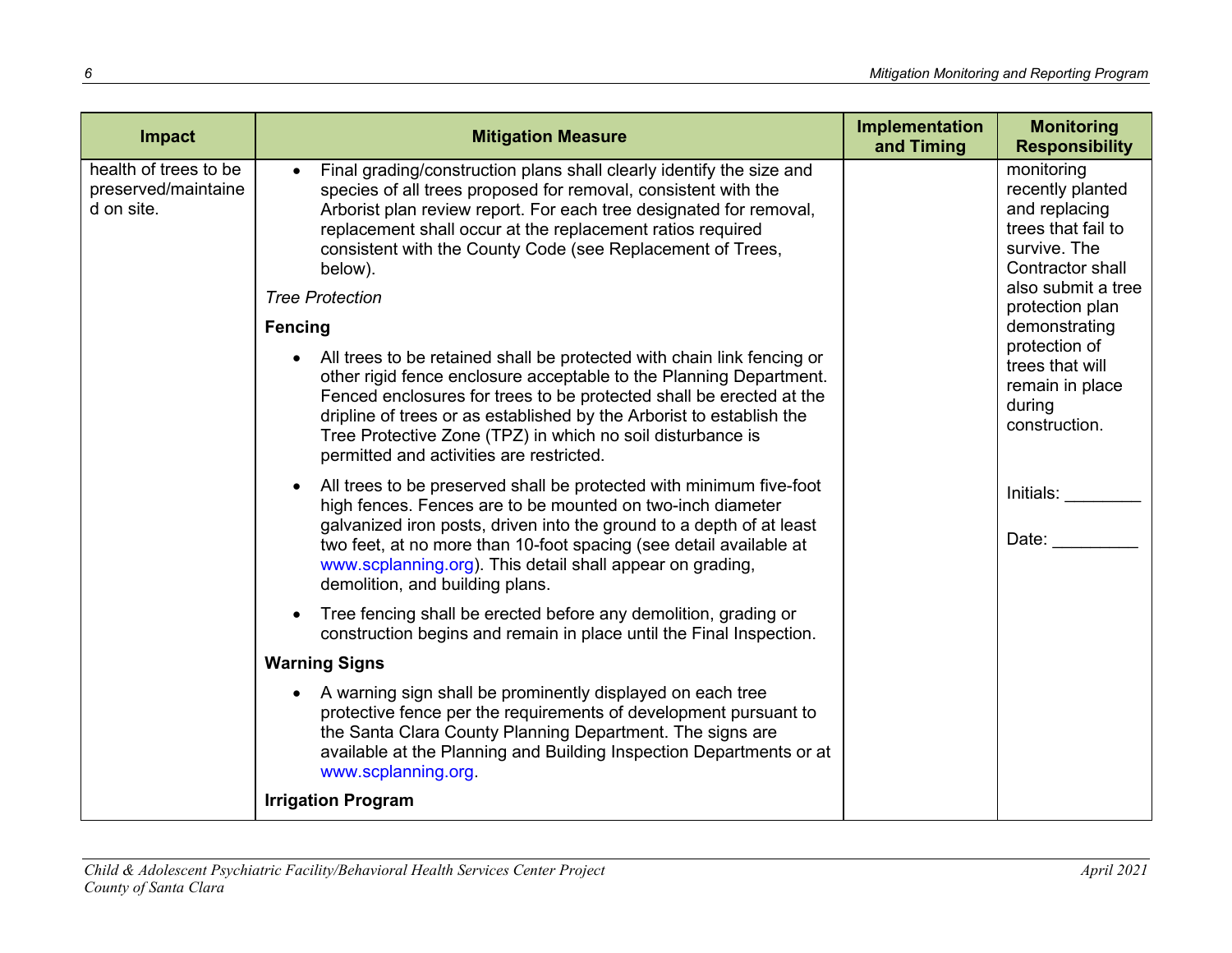| <b>Impact</b> | <b>Mitigation Measure</b>                                                                                                                                                                                                                                                                                                                                                                                                  | Implementation<br>and Timing | <b>Monitoring</b><br><b>Responsibility</b> |
|---------------|----------------------------------------------------------------------------------------------------------------------------------------------------------------------------------------------------------------------------------------------------------------------------------------------------------------------------------------------------------------------------------------------------------------------------|------------------------------|--------------------------------------------|
|               | Irrigate the soil within the TPZ during the dry season as specified<br>by the Project Arborist.                                                                                                                                                                                                                                                                                                                            |                              |                                            |
|               | <b>Dust Control Program</b>                                                                                                                                                                                                                                                                                                                                                                                                |                              |                                            |
|               | During periods of extended drought, or grading, spray trunk,<br>limbs and foliage to remove accumulated construction dust.                                                                                                                                                                                                                                                                                                 |                              |                                            |
|               | <b>Soil Compaction Damage/ Mulching</b>                                                                                                                                                                                                                                                                                                                                                                                    |                              |                                            |
|               | Compaction of the soil causes a significant impact to trees during<br>construction. If compaction to the upper 12 inches of soil within the<br>TPZ has occurred or is proposed, then one or more of the following<br>mitigation measures shall be implemented as recommended by the<br>Arborist or the County Planning Department.                                                                                         |                              |                                            |
|               | $\circ$ Four-inches of chip bark mulching shall be placed on top<br>of the TPZ and enclosed with the tree protective fencing<br>as prescribed in the County protective fencing<br>measures.                                                                                                                                                                                                                                |                              |                                            |
|               | If compaction of the root system, may result in possible<br>$\circ$<br>suffocation of the root system, a soil aeration system<br>shall be installed as designed and specified by an<br>Arborist.                                                                                                                                                                                                                           |                              |                                            |
|               | Paving/Hardscape and other soil compacting material<br>$\circ$<br>that encroaches within the TPZ, should include an<br>aeration system designed by an Arborist.                                                                                                                                                                                                                                                            |                              |                                            |
|               | <b>During Construction</b>                                                                                                                                                                                                                                                                                                                                                                                                 |                              |                                            |
|               | All tree protection measures as recommended by a certified<br>$\bullet$<br>Arborist shall be shown on the final grading/construction or<br>landscape plans and adhered to during construction. The Arborist<br>shall monitor construction activity to ensure that the tree protection<br>measures are implemented, and submit a Construction Observation<br>Letter to the Planning Department for approval, prior to final |                              |                                            |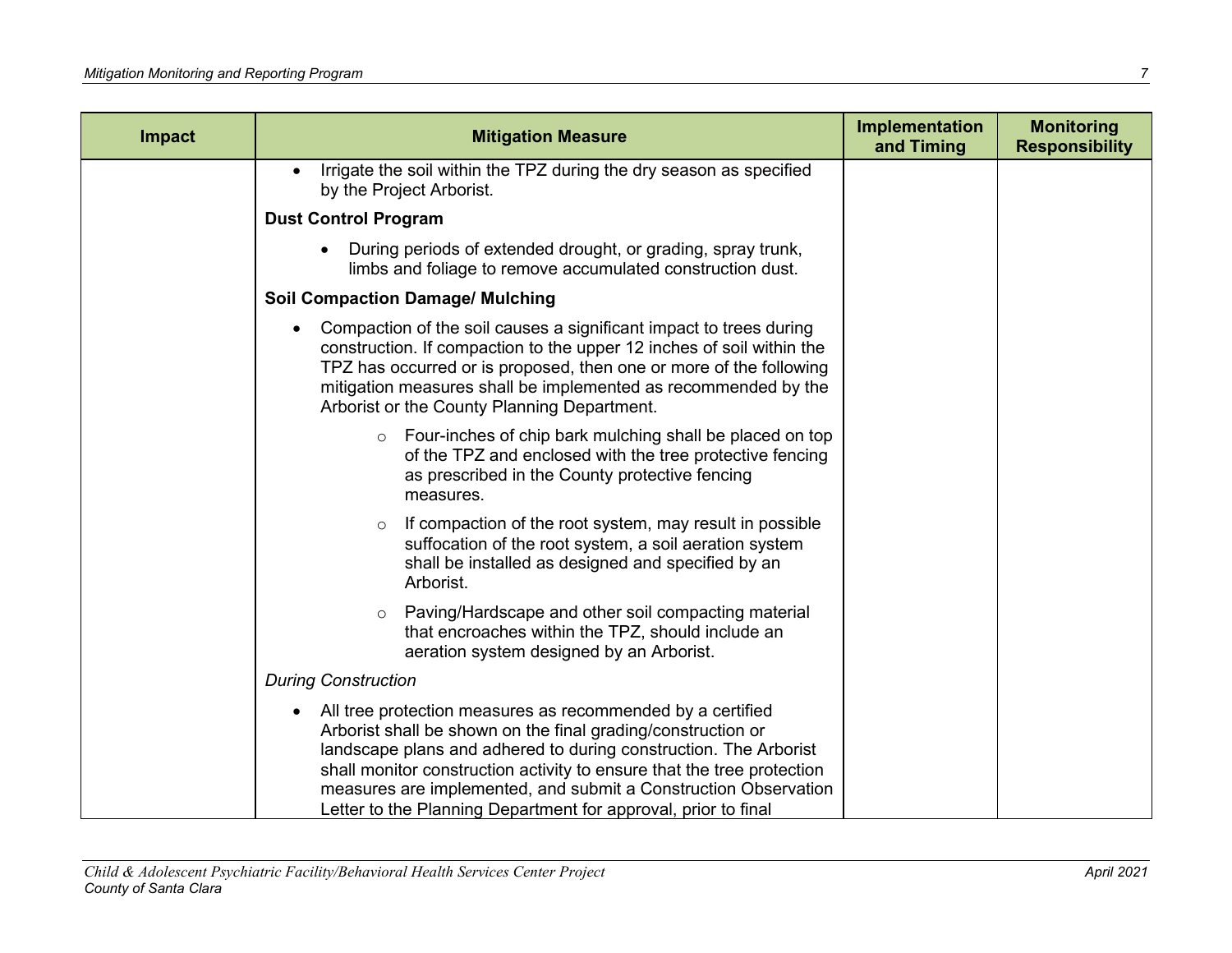| Impact | <b>Mitigation Measure</b>                                                                                                                                                                                                                                                                                                                                                                                                                                            | Implementation<br>and Timing | <b>Monitoring</b><br><b>Responsibility</b> |
|--------|----------------------------------------------------------------------------------------------------------------------------------------------------------------------------------------------------------------------------------------------------------------------------------------------------------------------------------------------------------------------------------------------------------------------------------------------------------------------|------------------------------|--------------------------------------------|
|        | inspection, summarizing the results of the monitoring activity and<br>resulting health of trees designated for preservation on-site.                                                                                                                                                                                                                                                                                                                                 |                              |                                            |
|        | <b>Post-Construction Monitoring</b>                                                                                                                                                                                                                                                                                                                                                                                                                                  |                              |                                            |
|        | The following may be required based on project specific<br>circumstances: An Arborist shall submit to the Planning Department<br>two copies of a monitoring report annually from the date of final<br>inspection. The report shall show compliance with the tree<br>protection conditions of approval and verification that all trees are in<br>good health.                                                                                                         |                              |                                            |
|        | <b>Replacement of Trees</b>                                                                                                                                                                                                                                                                                                                                                                                                                                          |                              |                                            |
|        | The following guidelines shall be imposed as conditions when a<br>$\bullet$<br>proposed development entails removal of trees or may significantly<br>impact the health and vigor of trees within the development area of<br>the proposed project.                                                                                                                                                                                                                    |                              |                                            |
|        | All healthy native trees 12 inches in diameter or more (at<br>4.5 feet above the ground) proposed for removal shall<br>be replaced.                                                                                                                                                                                                                                                                                                                                  |                              |                                            |
|        | Replacement trees should be native and like for like.<br>$\circ$                                                                                                                                                                                                                                                                                                                                                                                                     |                              |                                            |
|        | Oak trees shall be replaced with oak trees (no<br>$\circ$<br>exceptions taken).                                                                                                                                                                                                                                                                                                                                                                                      |                              |                                            |
|        | No tree removal shall be permitted until such grading or<br>$\circ$<br>building permit has been issued by the County as<br>indicated on approved plans. The number of trees cut<br>may not exceed the minimum number necessary to<br>carry out the permitted action. Additional conditions may<br>need to be established for scheduled arborist reports,<br>and stipulations on replanting replacement trees in the<br>case that the original replacement trees die. |                              |                                            |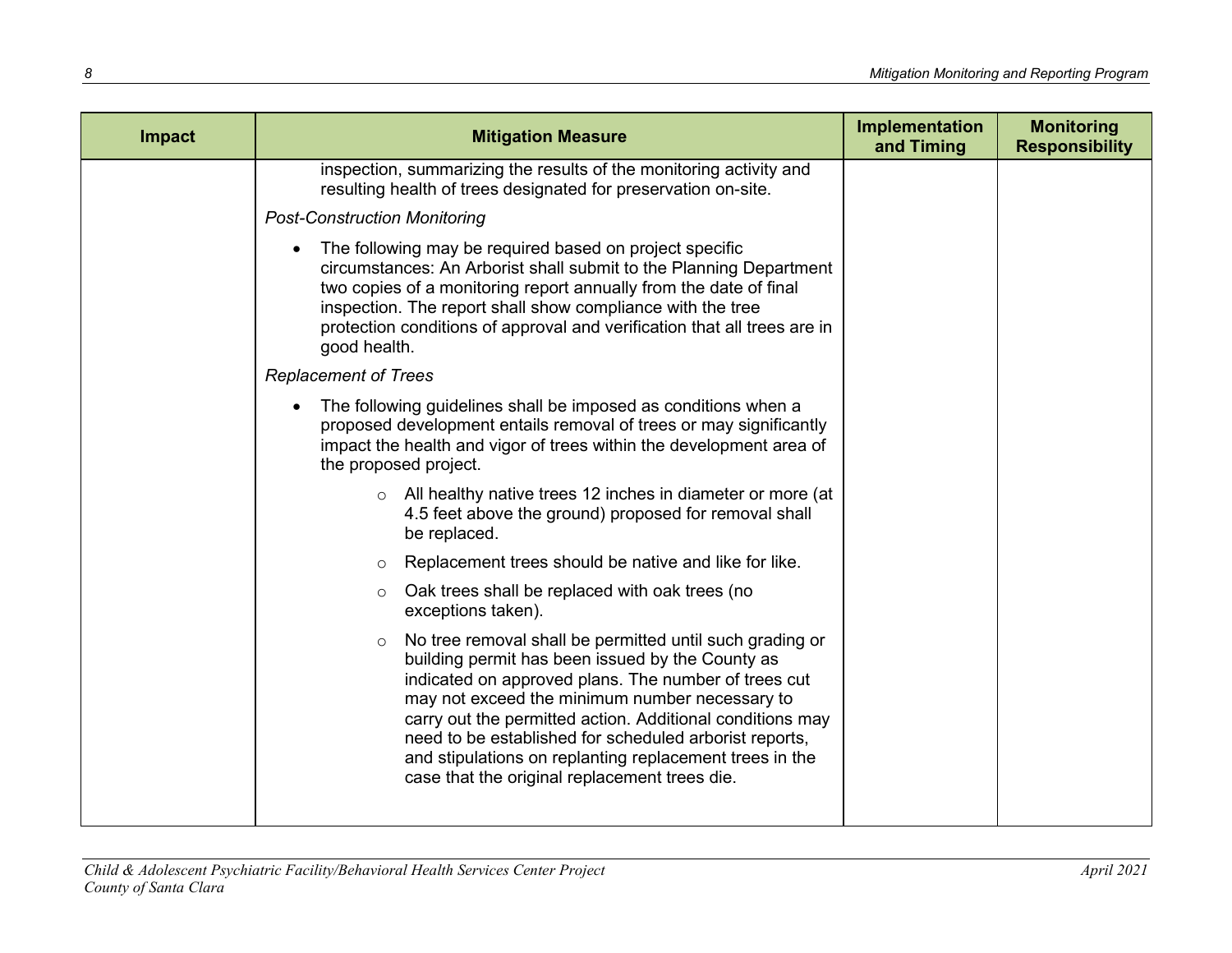| <b>Impact</b>                                                                                                                                                                                                                                         | <b>Mitigation Measure</b>                                                                                                                                                                                                                                                                                                                                                                                                                                                                                                                                                                                                                                                                                                                                                                                                                                                                                                                                                                                                                                                                                                                                                                                                                                                                                                                                                                                                                                                                                                                                                                                                                                                                                                                                                                                                                                             | Implementation<br>and Timing                                                                                                                                                                                                                                                         | <b>Monitoring</b><br><b>Responsibility</b>                                                                                                                                                                                                                                                                                                                                                                                                                                                                      |
|-------------------------------------------------------------------------------------------------------------------------------------------------------------------------------------------------------------------------------------------------------|-----------------------------------------------------------------------------------------------------------------------------------------------------------------------------------------------------------------------------------------------------------------------------------------------------------------------------------------------------------------------------------------------------------------------------------------------------------------------------------------------------------------------------------------------------------------------------------------------------------------------------------------------------------------------------------------------------------------------------------------------------------------------------------------------------------------------------------------------------------------------------------------------------------------------------------------------------------------------------------------------------------------------------------------------------------------------------------------------------------------------------------------------------------------------------------------------------------------------------------------------------------------------------------------------------------------------------------------------------------------------------------------------------------------------------------------------------------------------------------------------------------------------------------------------------------------------------------------------------------------------------------------------------------------------------------------------------------------------------------------------------------------------------------------------------------------------------------------------------------------------|--------------------------------------------------------------------------------------------------------------------------------------------------------------------------------------------------------------------------------------------------------------------------------------|-----------------------------------------------------------------------------------------------------------------------------------------------------------------------------------------------------------------------------------------------------------------------------------------------------------------------------------------------------------------------------------------------------------------------------------------------------------------------------------------------------------------|
|                                                                                                                                                                                                                                                       |                                                                                                                                                                                                                                                                                                                                                                                                                                                                                                                                                                                                                                                                                                                                                                                                                                                                                                                                                                                                                                                                                                                                                                                                                                                                                                                                                                                                                                                                                                                                                                                                                                                                                                                                                                                                                                                                       |                                                                                                                                                                                                                                                                                      |                                                                                                                                                                                                                                                                                                                                                                                                                                                                                                                 |
| <b>Impact CUL-1:</b><br>Project construction<br>could encounter<br>graves (human<br>remains) and other<br>archaeological<br>artifacts in the<br>County Infirmary<br>Cemetery<br>associated with the<br>early operation of<br>the County<br>Infirmary. | Mitigation Measure CUL-1: Archaeological Treatment Plan. Prior to any<br>ground disturbing activities associated with the proposed project, the<br>County shall prepare an Archaeological Treatment Plan (ATP) by a<br>qualified archaeologist. The ATP shall include, but not be limited to, the<br>following measures:<br><b>Subsurface Exploration.</b> Prior to any ground disturbing activities<br>associated with the proposed project, the County shall complete the<br>Ground Penetrating Radar (GPR) survey currently underway. If any<br>potential graves or human remains are identified, the excavation and<br>removal of the graves/remains shall be done according to the<br>Archaeological Treatment Plan (ATP) prepared by a qualified<br>archaeologist.<br><b>Construction Document Notification.</b> The ATP shall specify the<br>requirements for the County to place notification on any construction<br>drawings or plans that relate to ground disturbance that there is potential<br>for exposing unknown, buried cultural resources.<br>Notification and Training Regarding Potential Archaeological<br><b>Resources.</b> The ATP shall specify procedures for construction worker<br>training by a qualified Archaeologist. Training should be provided to all<br>personnel working on earthmoving activities in the vicinity of the mapped<br>boundaries of the County Infirmary Cemetery to alert them to the possibility<br>of exposing significant archaeological resources and human remains. The<br>briefing shall describe the types of archaeological objects that could be<br>exposed, the need to stop excavation at the discovery, and the procedures<br>to follow regarding discovery protection and notification of the project<br>proponent and archaeologist. A record of the training(s) shall be provided<br>to the County. | Implementation:<br>These measures<br>would minimize<br>and/or avoid<br>impacts related<br>archaeological<br>resources to less<br>than significant<br>levels. (CEQA<br><b>Guidelines</b><br>\$ 15126.4(b)(3)<br>$C$ ).<br>Timing: Pre-<br>construction and<br>during<br>construction. | <b>Monitoring: Prior</b><br>to construction<br>the County shall<br>require a report<br>of the subsurface<br>investigation<br>determining<br>whether there is<br>detectable<br>evidence of the<br>County Infirmary<br>Cemetery within<br>the project<br>boundaries. The<br>ATP shall specify<br>which activities<br>require the<br>preparation of a<br>monitoring report.<br>All reports will be<br>submitted to the<br><b>County Planning</b><br>Director for<br>review.<br>Initials: ____<br>Date: <b>Date</b> |
|                                                                                                                                                                                                                                                       | Archaeological Monitor. The ATP shall specify when full-time<br>archaeological monitor(s) shall be present on site for all ground disturbing<br>and excavation activities taking place within the project area. The                                                                                                                                                                                                                                                                                                                                                                                                                                                                                                                                                                                                                                                                                                                                                                                                                                                                                                                                                                                                                                                                                                                                                                                                                                                                                                                                                                                                                                                                                                                                                                                                                                                   |                                                                                                                                                                                                                                                                                      |                                                                                                                                                                                                                                                                                                                                                                                                                                                                                                                 |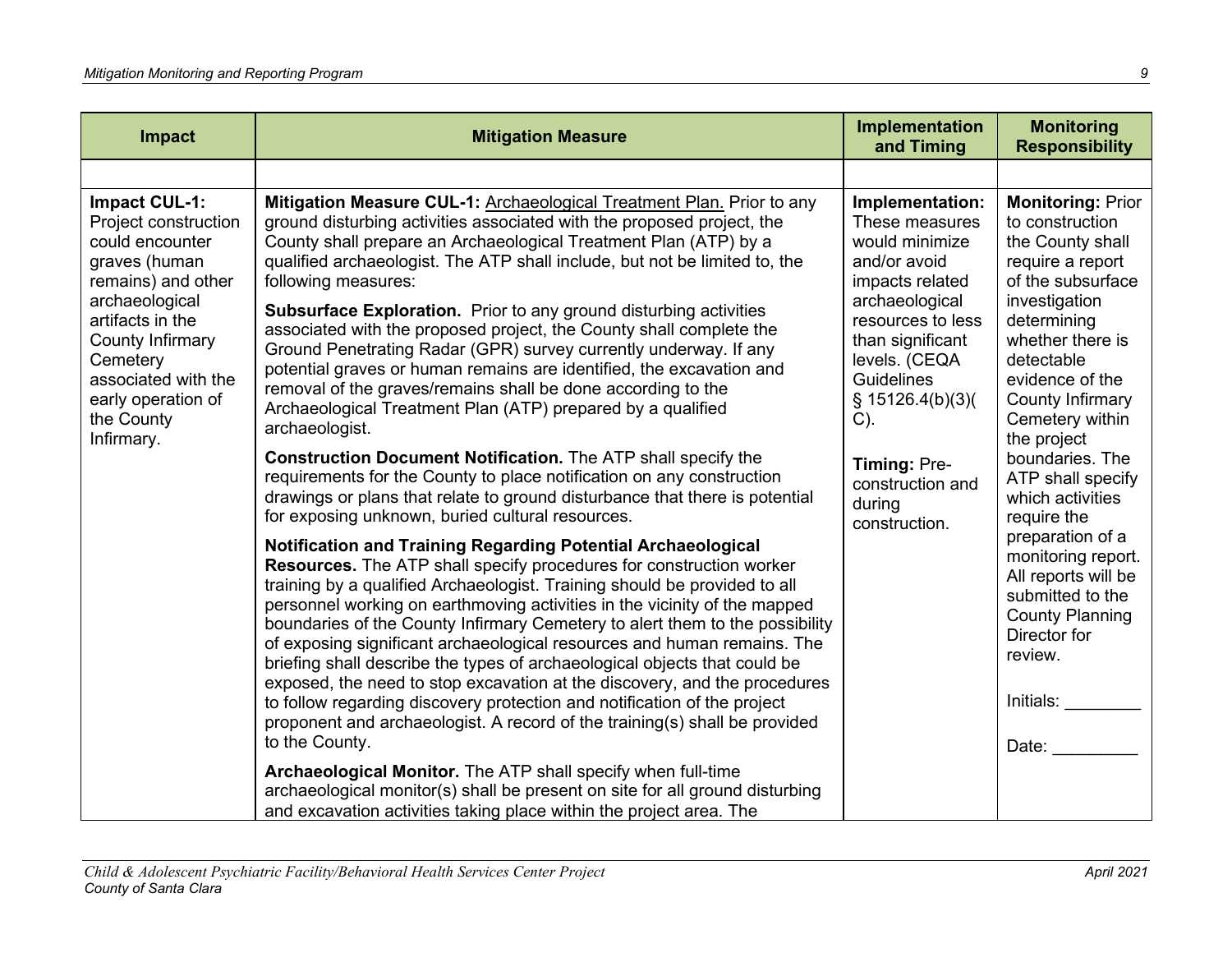| Impact | <b>Mitigation Measure</b>                                                                                                                                                                                                                                                                                                                                                                                                                                                                                                                                                                                                                                                                                                                                                                                                                                                                                                                                                                                                                                                                                                                                                                                                                                                                                                                                                                                                                                                                                                                                                                                                                      | Implementation<br>and Timing | <b>Monitoring</b><br><b>Responsibility</b> |
|--------|------------------------------------------------------------------------------------------------------------------------------------------------------------------------------------------------------------------------------------------------------------------------------------------------------------------------------------------------------------------------------------------------------------------------------------------------------------------------------------------------------------------------------------------------------------------------------------------------------------------------------------------------------------------------------------------------------------------------------------------------------------------------------------------------------------------------------------------------------------------------------------------------------------------------------------------------------------------------------------------------------------------------------------------------------------------------------------------------------------------------------------------------------------------------------------------------------------------------------------------------------------------------------------------------------------------------------------------------------------------------------------------------------------------------------------------------------------------------------------------------------------------------------------------------------------------------------------------------------------------------------------------------|------------------------------|--------------------------------------------|
|        | archaeological monitor(s) shall have the authority to stop work should<br>archaeological resources be discovered.                                                                                                                                                                                                                                                                                                                                                                                                                                                                                                                                                                                                                                                                                                                                                                                                                                                                                                                                                                                                                                                                                                                                                                                                                                                                                                                                                                                                                                                                                                                              |                              |                                            |
|        | <b>Evaluation of Discoveries.</b> The ATP shall specify that in the event that<br>archaeological materials are exposed or discovered during subsurface<br>activities, activities within 50 feet of the find shall stop, and a Professional<br>Archaeologist who meets the Secretary of the Interior's standards shall<br>conduct an evaluation of the discovery and make further<br>recommendations. The archaeologist shall review and evaluate any<br>discoveries to determine if they are historical resource(s) under CEQA<br>and/or unique archaeological resources. If the Professional Archaeologist<br>determines that any cultural resources constitute a significant<br>archaeological resource, he/she shall notify the County's construction<br>manager, County project management staff, and the County Planning<br>Department of the evaluation and recommended measures for handling<br>the find. If a discovery is determined to be a significant archaeological<br>resource, and if avoidance of the resource is not possible, the Professional<br>Archaeologist shall prepare and assist in the implementation of a Cultural<br>Resources Management Plan, which must be reviewed and approved of by<br>the County Planning Department, for appropriate treatment of the<br>resource. Potential recommendations could include evaluation, collection,<br>recordation, and analysis of any significant archaeological materials.<br>Treatment of any significant archaeological resources shall be undertaken<br>in accordance with the Cultural Resources Management Plan and<br>approved by the Professional Archaeologist. |                              |                                            |
|        | Discovery and Treatment of Human Remains. The ATP shall specify<br>that if human remains are discovered during construction, CEQA<br>Guidelines 15064.5(e)(1) and the shall be followed, as described below:                                                                                                                                                                                                                                                                                                                                                                                                                                                                                                                                                                                                                                                                                                                                                                                                                                                                                                                                                                                                                                                                                                                                                                                                                                                                                                                                                                                                                                   |                              |                                            |
|        | In the event of the accidental discovery of any human remains, the<br>following steps shall be taken:                                                                                                                                                                                                                                                                                                                                                                                                                                                                                                                                                                                                                                                                                                                                                                                                                                                                                                                                                                                                                                                                                                                                                                                                                                                                                                                                                                                                                                                                                                                                          |                              |                                            |
|        | 1) There shall be no further excavation or disturbance of the site or any<br>nearby area reasonably suspected to overlie adjacent human remains<br>until:                                                                                                                                                                                                                                                                                                                                                                                                                                                                                                                                                                                                                                                                                                                                                                                                                                                                                                                                                                                                                                                                                                                                                                                                                                                                                                                                                                                                                                                                                      |                              |                                            |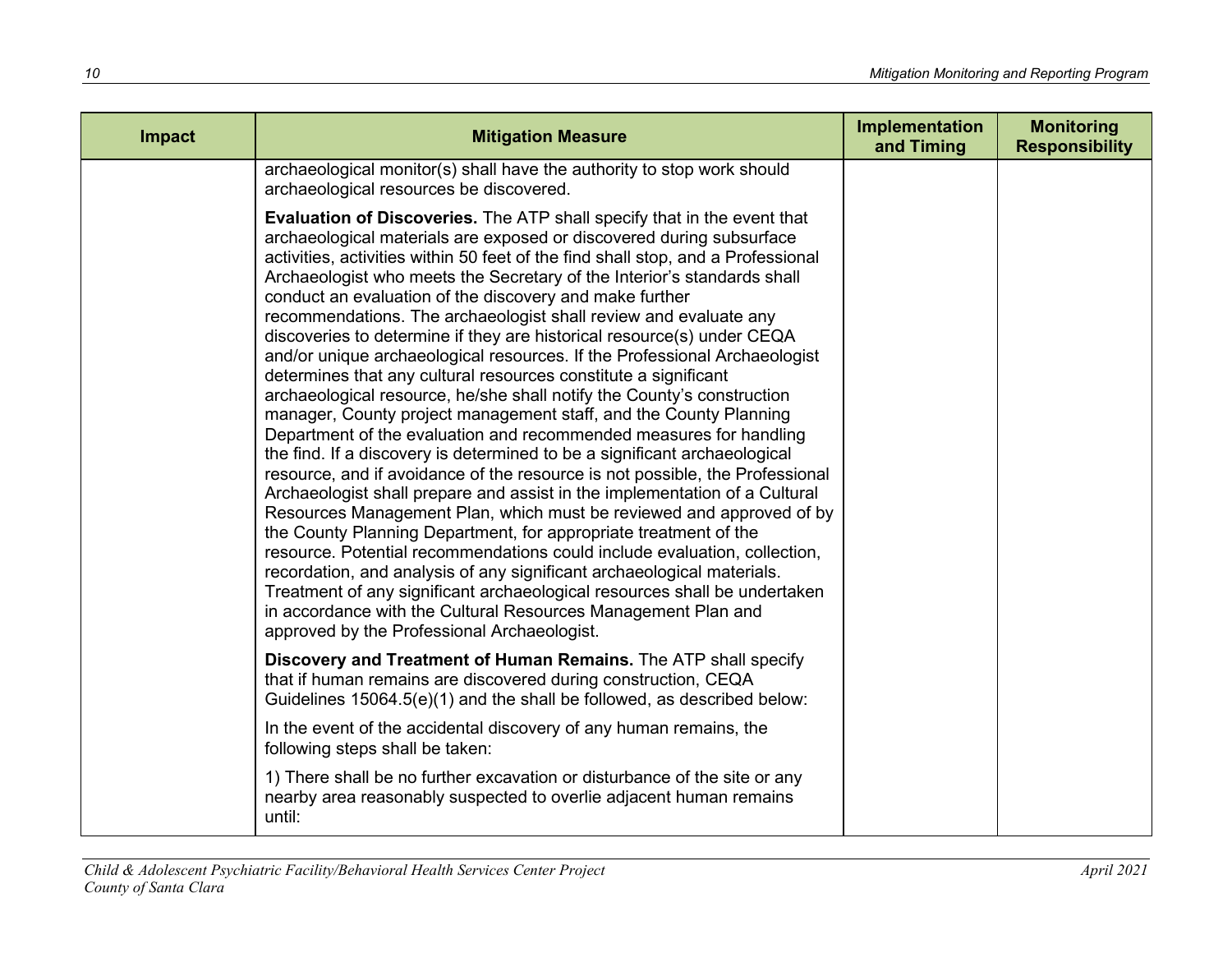| <b>Impact</b> | <b>Mitigation Measure</b>                                                                                                                                                                                                                                                                                             | Implementation<br>and Timing | <b>Monitoring</b><br><b>Responsibility</b> |
|---------------|-----------------------------------------------------------------------------------------------------------------------------------------------------------------------------------------------------------------------------------------------------------------------------------------------------------------------|------------------------------|--------------------------------------------|
|               | a) As required by County Ordinance No. B6-18, the County Coroner<br>shall be notified immediately; and                                                                                                                                                                                                                |                              |                                            |
|               | b) If the coroner determines the remains to be Native American:                                                                                                                                                                                                                                                       |                              |                                            |
|               | 1. Upon determination by the County Coroner that the remains are<br>Native American, the coroner shall contact the California Native<br>American Heritage Commission within 24 hours, pursuant to<br>subdivision (c) of section 7050.5 of the Health and Safety Code and<br>the County Coordinator of Indian affairs. |                              |                                            |
|               | 2. The Native American Heritage Commission shall identify the person<br>or persons it believes to be the most likely descended from the<br>deceased Native American;                                                                                                                                                  |                              |                                            |
|               | 3. The most likely descendent may make recommendations to the<br>County or the person responsible for the excavation work, for<br>means of treating or disposing of, with appropriate dignity, the<br>human remains and any associated grave goods as provided in<br>Public Resources Code Section 5097.98.           |                              |                                            |
|               | 2) Where the following conditions occur, the landowner or his authorized<br>representative shall rebury the Native American human remains and<br>associated grave goods with appropriate dignity on the property in a<br>location not subject to further subsurface disturbance.                                      |                              |                                            |
|               | 4. The Native American Heritage Commission is unable to identify a<br>most likely descendent or the most likely descendent failed to make<br>a recommendation within 48 hours after being notified by the<br>Commission;                                                                                              |                              |                                            |
|               | 5. The descendant identified fails to make a recommendation; or                                                                                                                                                                                                                                                       |                              |                                            |
|               | 6. The landowner or his authorized representative rejects the<br>recommendation of the descendant, and the mediation by the<br>Native American Heritage Commission fails to provide measures<br>acceptable to the landowner.                                                                                          |                              |                                            |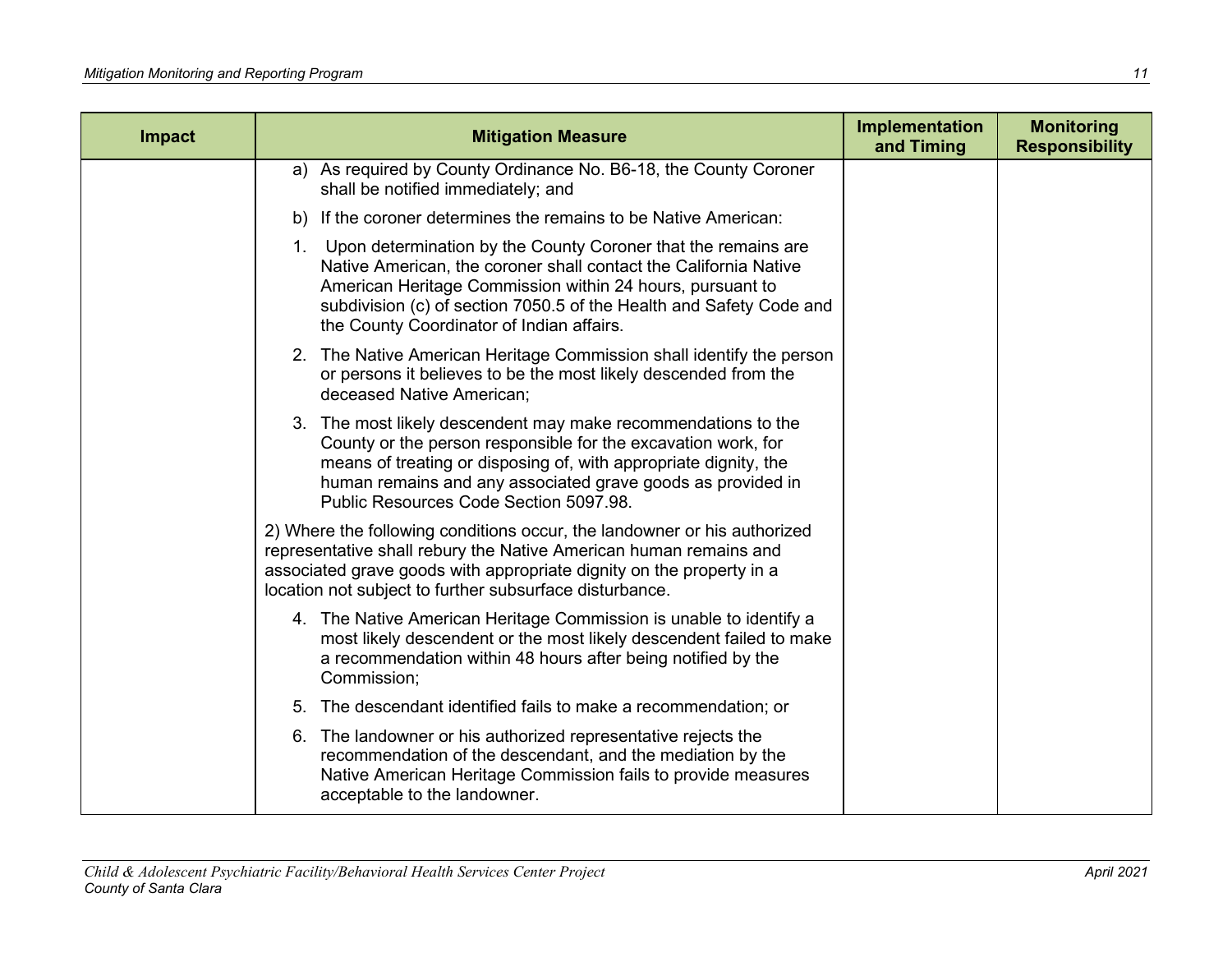| <b>Impact</b>                                                                                                                                                                | <b>Mitigation Measure</b>                                                                                                                                                                                                                                                                                                                                                                                                                                                                                                                                                                                                                                                                                                                                                                                                                                                                                                                                                                                                    | <b>Implementation</b><br>and Timing                                                                                                                                                                                                                              | <b>Monitoring</b><br><b>Responsibility</b>                                                                                                                                                                            |
|------------------------------------------------------------------------------------------------------------------------------------------------------------------------------|------------------------------------------------------------------------------------------------------------------------------------------------------------------------------------------------------------------------------------------------------------------------------------------------------------------------------------------------------------------------------------------------------------------------------------------------------------------------------------------------------------------------------------------------------------------------------------------------------------------------------------------------------------------------------------------------------------------------------------------------------------------------------------------------------------------------------------------------------------------------------------------------------------------------------------------------------------------------------------------------------------------------------|------------------------------------------------------------------------------------------------------------------------------------------------------------------------------------------------------------------------------------------------------------------|-----------------------------------------------------------------------------------------------------------------------------------------------------------------------------------------------------------------------|
|                                                                                                                                                                              | In addition, as required by the Santa Clara County Superior Court Order<br>Granting Petition for Permission to Remove and Cremate Remains issued<br>May 18, 2012 (Case No. 112-PR-170569), if human remains are<br>determined to be associated with the County Infirmary Cemetery, the<br>remains shall not be moved until a written determination by the SCVMC<br>Director of Facilities that construction of the facility requires removal of the<br>remains has been acquired by the County and/or its contractor. The ATP<br>shall include treatment for human remains discovered similar to the<br>treatment of remains previously exhumed, using the same or similar<br>methodology, and curation methods.                                                                                                                                                                                                                                                                                                             |                                                                                                                                                                                                                                                                  |                                                                                                                                                                                                                       |
| Impact GEO-1:<br>Project construction,<br>particularly<br>excavation of the<br><b>BHSC</b> basement,<br>could unearth<br>paleontological<br>resources, including<br>fossils. | Mitigation Measure GEO-1: Paleontological Resources. If paleontological<br>resources are discovered during construction, ground-disturbing activities<br>shall halt immediately until a qualified paleontologist can assess the<br>significance of the discovery. Depending on determinations made by the<br>paleontologist, work may either be allowed to continue once the discovery<br>has been recorded, or if recommended by the paleontologist, recovery of<br>the resource may be required, in which ground-disturbing activity within the<br>area of the find would be temporarily halted until the resource has been<br>recovered. If treatment and salvage is required, recommendations shall be<br>consistent with Society of Vertebrate Paleontology guidelines and current<br>professional standards.<br>The County will ensure that information on the nature, location, and depth<br>of all finds is readily available to the scientific community through university<br>curation or other appropriate means. | Implementation:<br>The County<br>and/or its<br>contractor(s)<br>shall implement<br>this measure in<br>the event any<br>paleontological<br>resources are<br>discovered.<br><b>Timing: During</b><br>all earth<br>disturbing phases<br>of project<br>construction. | <b>Monitoring: If</b><br>paleontological<br>resources are<br>uncovered, a<br>report shall be<br>prepared by the<br>qualified<br>paleontologist<br>describing the<br>find and its<br>deposition.<br>Initials:<br>Date: |
| <b>Impact HAZ-1:</b><br><b>Building demolition</b><br>carried out by the<br>project could<br>release asbestos<br>containing materials                                        | Mitigation Measure HAZ-1: Materials Testing and Develop Demolition<br>Debris Management Plan.<br>Materials Testing: Prior to demolition of the existing PS3, the former Sam<br>Della Maggiore School building, and the Don Lowe Pavilion building, the<br>County or its Contractor shall: (1) survey the existing on-site structures for<br>the presence of asbestos containing and lead-based paint materials (to be                                                                                                                                                                                                                                                                                                                                                                                                                                                                                                                                                                                                        | Implementation:<br>The County<br>and/or its<br>contractor(s)<br>shall implement<br>this measure                                                                                                                                                                  | <b>Monitoring:</b><br><b>Demolition debris</b><br>testing results<br>and the<br><b>Demolition Debris</b><br>Management                                                                                                |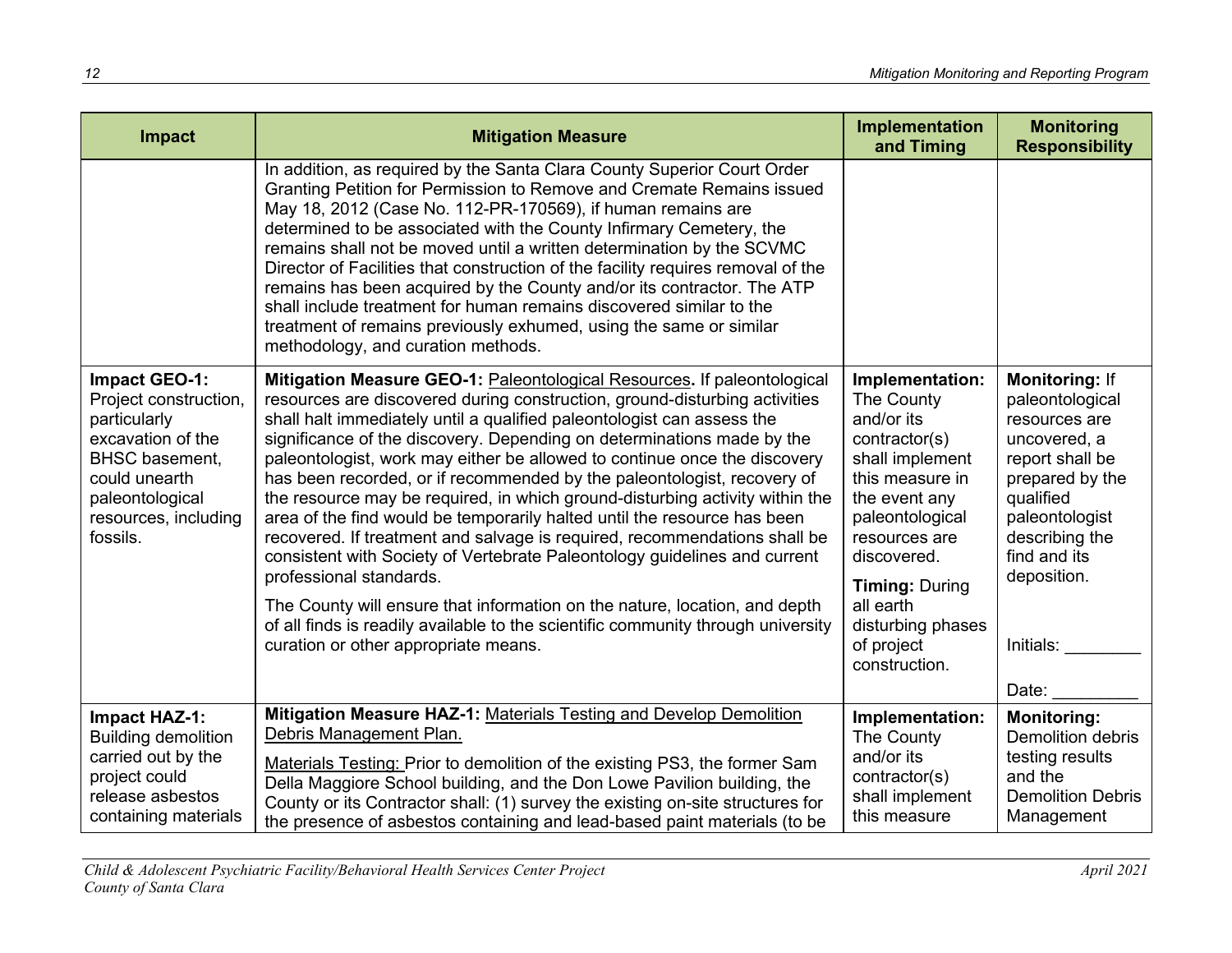| <b>Impact</b>                                                                                 | <b>Mitigation Measure</b>                                                                                                                                                                                                                                                                                                                                                                                                                                                                                                                                                                                                                                                                                                                                                                                                                                                                                                                                                 | Implementation<br>and Timing                                                                                   | <b>Monitoring</b><br><b>Responsibility</b>                                                                     |
|-----------------------------------------------------------------------------------------------|---------------------------------------------------------------------------------------------------------------------------------------------------------------------------------------------------------------------------------------------------------------------------------------------------------------------------------------------------------------------------------------------------------------------------------------------------------------------------------------------------------------------------------------------------------------------------------------------------------------------------------------------------------------------------------------------------------------------------------------------------------------------------------------------------------------------------------------------------------------------------------------------------------------------------------------------------------------------------|----------------------------------------------------------------------------------------------------------------|----------------------------------------------------------------------------------------------------------------|
| and lead based<br>paint and other<br>hazardous building<br>materials into the<br>environment. | conducted by an OSHA-certified inspector); and (2) if building elements are<br>identified with asbestos containing materials, prepare a written Asbestos<br>Abatement Plan describing activities and procedures for removal, handling,<br>and disposal of these building elements using EPA- and/or OSHA-<br>approved procedures, work practices, and engineering controls. If lead-<br>based paint is present the paint materials shall be removed and disposed<br>of following lead abatement performance standards included in the U.S.<br>Department of Housing and Urban Development Guidelines for Evaluation<br>and control of Lead-Based Paint program, a lead compliance plan,<br>provisions to protect worker safety and health in compliance with title 8<br>California Code of Regulations (including Section 1532.1), and provisions<br>for the proper handling and disposal of debris with all applicable Federal,<br>State, and local hazardous waste laws | prior to any<br>demolition<br>activities.<br><b>Timing: Prior to</b><br>and during<br>project<br>construction. | Plan shall be<br>submitted to the<br>County prior to<br>demolition<br>activities.<br>Initials: $\_\_$<br>Date: |
|                                                                                               | Demolition Debris Management Plan: The County or its Contractor shall<br>develop and implement a demolition debris management and disposal plan<br>for the non-Resource Conservation and Recovery Act hazardous materials<br>that are to be removed from the project site. The plan must be designed to<br>prevent releases of hazardous materials in quantities that could pose a risk<br>to human health and the environment, as determined using appropriate<br>BAAQMD, RWQCB, Department of Toxic Substance Control (DTSC),<br>and/or other appropriate agency screening thresholds.                                                                                                                                                                                                                                                                                                                                                                                  |                                                                                                                |                                                                                                                |
|                                                                                               | The plan must identify the receiving qualified landfill and present proof of<br>waste acceptance. The plan must also specify measures to minimize<br>airborne dust during building deconstruction and soil movement to protect<br>construction workers and neighboring residents from exposure to<br>hazardous material emissions. The plan must address protection of worker<br>exposure to airborne lead paint particulates through use of personal<br>protective gear, clear identification of the location of hazardous materials,<br>and removal by properly trained/certified workers, and proper cover and<br>transport of hazardous materials, etc. Compliance with state and federal<br>requirements and implementation of the debris management and disposal<br>plan would ensure the project has a less than significant impact related to                                                                                                                     |                                                                                                                |                                                                                                                |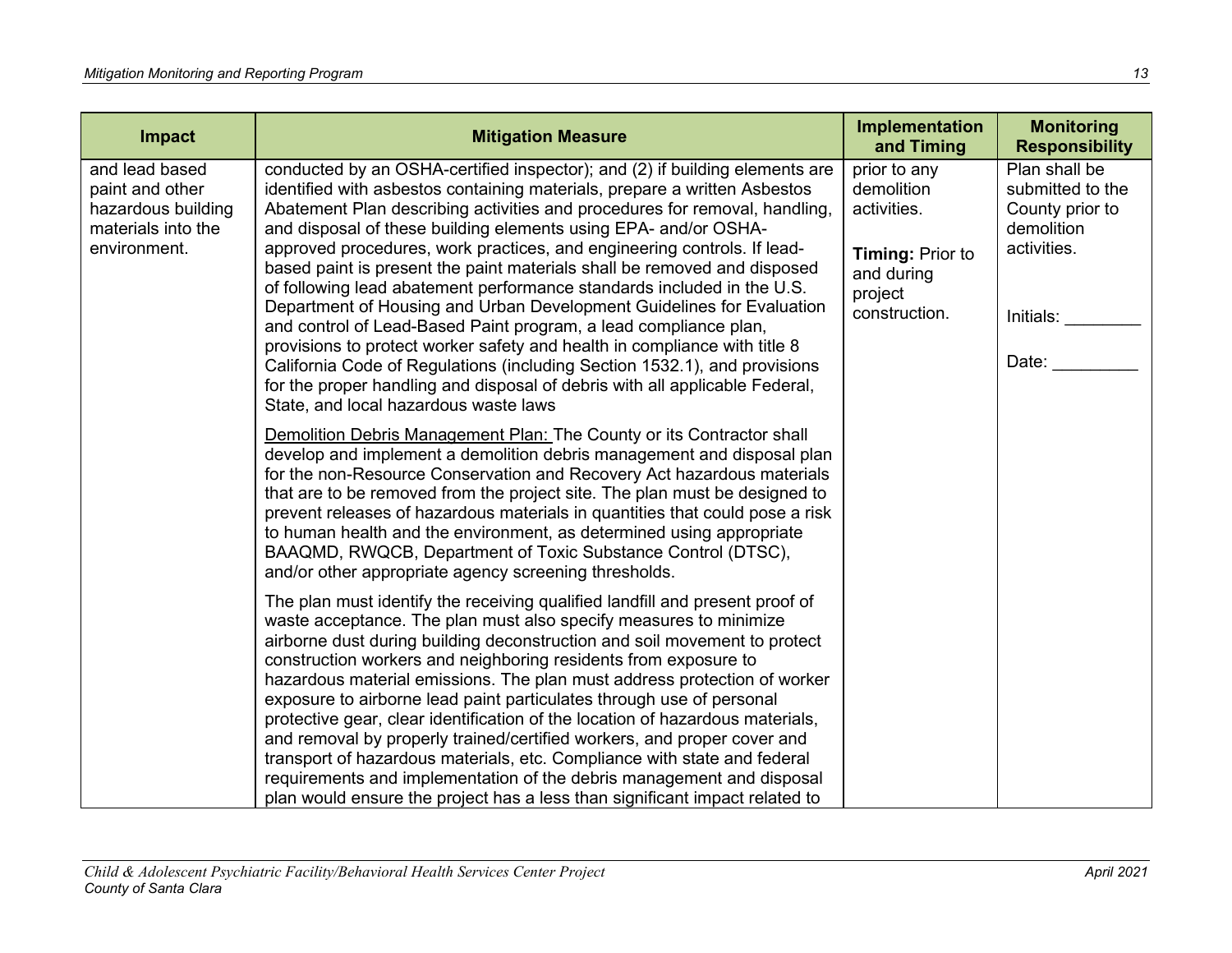| <b>Impact</b>                                                                                                                                                                                                                                                                                              | <b>Mitigation Measure</b>                                                                                                                                                                                                                                                                                                                                                                                                                                                                                                                                                                                                                                                                                                                                                                                                                                                                                                                                                                                                                                                                                                                                                                                                                                                                                                                                                                                                                                                                                                                                                                                                                                                                                                                                                                                                     | Implementation<br>and Timing                                                                                                                                                                                                                                                                                                                                                                                                                                                              | <b>Monitoring</b><br><b>Responsibility</b>                                                                                                                                                                                                                                                                                                                                                                                                                                         |
|------------------------------------------------------------------------------------------------------------------------------------------------------------------------------------------------------------------------------------------------------------------------------------------------------------|-------------------------------------------------------------------------------------------------------------------------------------------------------------------------------------------------------------------------------------------------------------------------------------------------------------------------------------------------------------------------------------------------------------------------------------------------------------------------------------------------------------------------------------------------------------------------------------------------------------------------------------------------------------------------------------------------------------------------------------------------------------------------------------------------------------------------------------------------------------------------------------------------------------------------------------------------------------------------------------------------------------------------------------------------------------------------------------------------------------------------------------------------------------------------------------------------------------------------------------------------------------------------------------------------------------------------------------------------------------------------------------------------------------------------------------------------------------------------------------------------------------------------------------------------------------------------------------------------------------------------------------------------------------------------------------------------------------------------------------------------------------------------------------------------------------------------------|-------------------------------------------------------------------------------------------------------------------------------------------------------------------------------------------------------------------------------------------------------------------------------------------------------------------------------------------------------------------------------------------------------------------------------------------------------------------------------------------|------------------------------------------------------------------------------------------------------------------------------------------------------------------------------------------------------------------------------------------------------------------------------------------------------------------------------------------------------------------------------------------------------------------------------------------------------------------------------------|
|                                                                                                                                                                                                                                                                                                            | hazardous materials. The implementation of a demolition debris<br>management plan reduces this impact is less than significant.                                                                                                                                                                                                                                                                                                                                                                                                                                                                                                                                                                                                                                                                                                                                                                                                                                                                                                                                                                                                                                                                                                                                                                                                                                                                                                                                                                                                                                                                                                                                                                                                                                                                                               |                                                                                                                                                                                                                                                                                                                                                                                                                                                                                           |                                                                                                                                                                                                                                                                                                                                                                                                                                                                                    |
| Impact NOI-1:<br>Double-shift<br>construction work<br>associated with the<br>proposed project<br>would involve<br>construction work<br>during the evening<br>and nighttime hours<br>that could exceed<br>the levels permitted<br>under County<br><b>Ordinance Code</b><br>Section B11-<br>$154(b)(6)(b)$ . | Mitigation Measure NOI-1: Noise from Double Shift Construction Work.<br>To reduce potential noise levels associated with construction activities at<br>the proposed Behavioral Health Center site and staging areas, the County<br>and/or it's designated contractors, contractor's representatives, or other<br>appropriate personnel shall conduct the following activities, and adhere to<br>and implement the following measures:<br>1.1 Prepare a Supplemental Noise Study and Establish<br>$\bullet$<br>Performance Standard for Sound Barriers. The County shall<br>conduct a supplemental noise study that documents the ambient<br>noise environment (including the evening and nighttime noise<br>environment) at sensitive receptor locations near project<br>construction and staging areas. This study shall measure ambient<br>noise levels over a minimum three-day period that includes at least<br>one weekend night and, if measured ambient noise levels (on an<br>hourly Leq basis) exceed the County's nighttime noise standards<br>specified in County Ordinance Code Section B-11-154(b)(6)(b), the<br>study may be used to show it is technically infeasible to meet the<br>County's nighttime noise standards. The supplemental noise study<br>shall set forth the required performance standard and design<br>specifications for the temporary sound barriers, such that<br>construction noise levels associated with the project meet the<br>higher of the ambient noise monitoring results or the standards<br>identified in County Ordinance Code Section B-11-154(b)(6)(b).<br>Based on the difference between estimated construction noise<br>levels and the standards contained in County Ordinance Code<br>Section B-11-154(b)(6)(b), the performance standard could be as<br>high as 16 dB. | Implementation:<br>County of Santa<br>Clara.<br>Timing:<br><b>The</b><br>supplemental<br>noise study shall<br>be prepared,<br>made public, and<br>shared with<br>property owners<br>affected by the<br><b>Variance Permit</b><br>prior to the<br>Variance Permit's<br>public hearing.<br>The construction<br>noise barriers<br>shall be<br>constructed and<br>maintained<br>throughout any<br>and all<br>construction<br>activities at the<br><b>Behavioral Health</b><br>Center site and | Monitoring:<br>The County shall<br>review all<br>engineering and<br>site plan<br>documents for<br>inclusion of this<br>requirement. The<br>final type,<br>placement, and<br>design of the<br>project's<br>temporary noise<br>barrier(s) shall be<br>provided by a<br>qualified<br>acoustical<br>consultant prior<br>to installation to<br>ensure proper<br>function and a<br>minimum<br>attenuation<br>required pursuant<br>to the findings of<br>the supplemental<br>noise study. |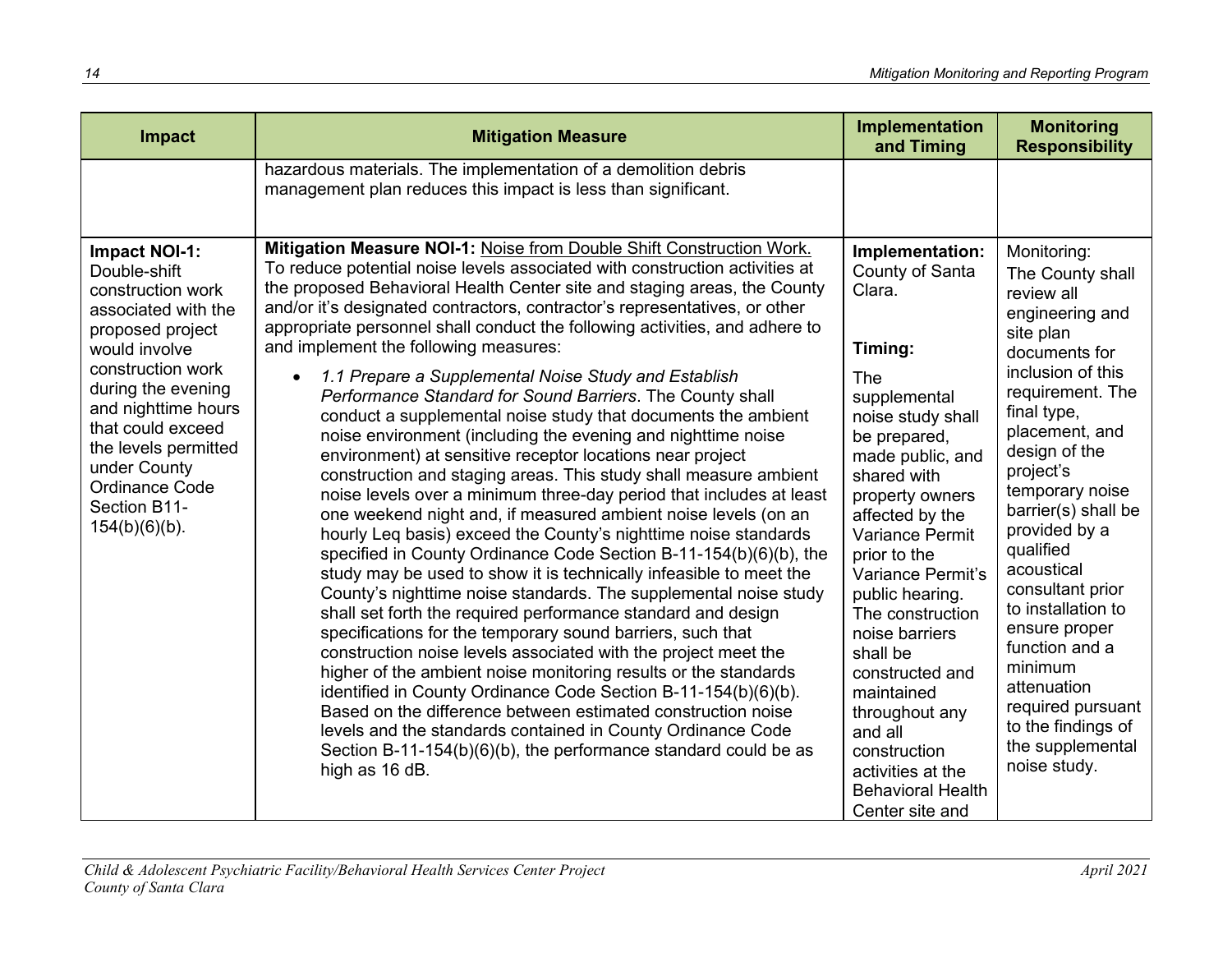| <b>Impact</b> | <b>Mitigation Measure</b>                                                                                                                                                                                                                                                                                                                                                                                                                                                                                                                                                                                                                                                                                                                                                                                                                                                                                                                                                                                                                                                                                                                                                                                                                                                                                                                                                                                                                                                                                                                                                                                                                                                 | <b>Implementation</b><br>and Timing                                                                                                                                                                                                                                                                                                                                                                                                 | <b>Monitoring</b><br><b>Responsibility</b> |
|---------------|---------------------------------------------------------------------------------------------------------------------------------------------------------------------------------------------------------------------------------------------------------------------------------------------------------------------------------------------------------------------------------------------------------------------------------------------------------------------------------------------------------------------------------------------------------------------------------------------------------------------------------------------------------------------------------------------------------------------------------------------------------------------------------------------------------------------------------------------------------------------------------------------------------------------------------------------------------------------------------------------------------------------------------------------------------------------------------------------------------------------------------------------------------------------------------------------------------------------------------------------------------------------------------------------------------------------------------------------------------------------------------------------------------------------------------------------------------------------------------------------------------------------------------------------------------------------------------------------------------------------------------------------------------------------------|-------------------------------------------------------------------------------------------------------------------------------------------------------------------------------------------------------------------------------------------------------------------------------------------------------------------------------------------------------------------------------------------------------------------------------------|--------------------------------------------|
|               | 1.2 Construct/Install Temporary Noise Barriers: Prior to any<br>construction activities associated with the project that occur<br>between the 7 PM and 7 AM Monday to Saturday, or at any time on<br>Sundays or holidays, the County shall install physical sound<br>barriers around the perimeter of the Behavioral Health Center site<br>and Moorpark Avenue staging area (if used). The specific<br>performance standard and design specifications for the sound<br>barriers shall be presented in the supplemental noise study<br>prepared pursuant to this mitigation measure. Access to the<br>Behavioral Health Center site (e.g., gates) shall be located at the<br>northwest and northeast corners of the site. A construction noise<br>barrier shall be located on the western side of Ginger Lane, across<br>from the Behavioral Health Center site's access point, to inhibit<br>noise from being transmitted directly to residential receptors on<br>Empey Way. The barrier along Ginger Lane shall extend along the<br>northern side of the Timpany Center staging area. Construction<br>noise barriers shall be maintained throughout any and all<br>construction activities involving double-shift construction work at the<br>Behavioral Health Center site. Depending on the results of the<br>supplemental noise study, the noise barriers may consist of the<br>following:<br>1.2a A concrete, wood, or other barrier installed at-grade (or<br>$\circ$<br>mounted to structures located at-grade, such as K-Rail)<br>along the project property line. Such a wall/barrier shall<br>contain no gaps in the structure through which noise may<br>pass. | staging areas<br>that involve work<br>between the<br>hours of 7:00 PM<br>and 7:00 AM on<br>any weekday and<br>Saturday or at<br>any time on<br>Sundays or<br>holidays.<br>Additional<br>requirements<br>specified in this<br>measure, such as<br>limitations on<br>radio use and<br>construction<br>material<br>deliveries during<br>the evening and<br>nighttime hours,<br>shall be enforced<br>by the<br>construction<br>manager. |                                            |
|               | 1.2b Commercially available acoustic panels or other<br>$\circ$<br>products such as acoustic barrier blankets installed along<br>the project property line, building envelope or, if feasible and<br>necessary, at or near sensitive residential receptor areas.                                                                                                                                                                                                                                                                                                                                                                                                                                                                                                                                                                                                                                                                                                                                                                                                                                                                                                                                                                                                                                                                                                                                                                                                                                                                                                                                                                                                          |                                                                                                                                                                                                                                                                                                                                                                                                                                     |                                            |
|               | 1.2c Any combination of noise barriers and commercial<br>$\circ$<br>products capable of achieving the performance standard<br>established pursuant to Mitigation Measure NOI-1, part 1.1,                                                                                                                                                                                                                                                                                                                                                                                                                                                                                                                                                                                                                                                                                                                                                                                                                                                                                                                                                                                                                                                                                                                                                                                                                                                                                                                                                                                                                                                                                 |                                                                                                                                                                                                                                                                                                                                                                                                                                     |                                            |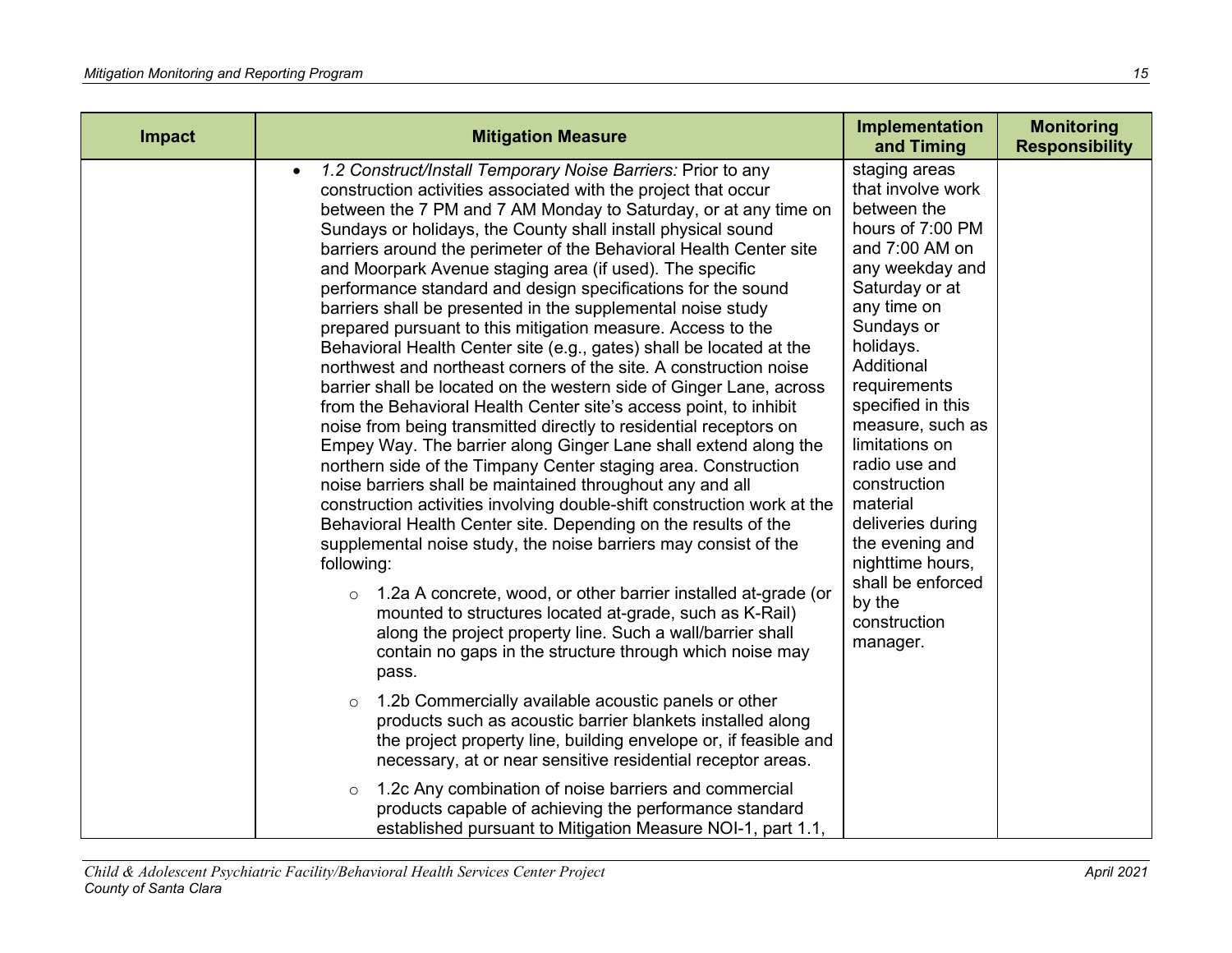| <b>Impact</b> | <b>Mitigation Measure</b>                                                                                                                                                                                                                                                                                                                                                                                                                                                           | Implementation<br>and Timing | <b>Monitoring</b><br><b>Responsibility</b> |
|---------------|-------------------------------------------------------------------------------------------------------------------------------------------------------------------------------------------------------------------------------------------------------------------------------------------------------------------------------------------------------------------------------------------------------------------------------------------------------------------------------------|------------------------------|--------------------------------------------|
|               | to achieve the required reductions in construction noise<br>levels at sensitive receptor locations.                                                                                                                                                                                                                                                                                                                                                                                 |                              |                                            |
|               | 1.3 Construction Equipment Care, Siting, and Design Measures.<br>The following construction equipment care, siting, and design<br>measures shall apply during construction activities:                                                                                                                                                                                                                                                                                              |                              |                                            |
|               | 1.3a Heavy equipment engines shall be covered, and<br>$\circ$<br>exhaust pipes shall include a muffler in good working<br>condition. Pneumatic tools shall include a noise suppression<br>device on the compressed air exhaust.                                                                                                                                                                                                                                                     |                              |                                            |
|               | 1.3b The County shall connect to existing electrical service<br>$\circ$<br>at the site, where practical, to avoid the use of stationary,<br>diesel- or other alternatively-fueled power generators.                                                                                                                                                                                                                                                                                 |                              |                                            |
|               | 1.3c Refuse collection and bathroom amenities at staging<br>$\circ$<br>sites shall be located as far from receptor locations as<br>practical and/or where distance, in conjunction with physical<br>barriers, provides the greatest reduction in construction<br>staging noise levels. At the Moorpark Avenue lot, this is on<br>the southern boundary of the site, adjacent to Parking<br>Structure #2. At the T24 parking lot, this is at the<br>southeastern corner or the site. |                              |                                            |
|               | 1.3d No radios shall be operated between 10 PM and 7 AM<br>$\circ$<br>in a manner that creates a noise disturbance across a<br>property line (County Ordinance Code Section B11-<br>$154(b)(1)$ ).                                                                                                                                                                                                                                                                                  |                              |                                            |
|               | 1.3e No loudspeaker, public address systems, or other<br>$\circ$<br>similar device shall be operated between 10 PM and 7 AM<br>in a manner that creates a noise disturbance across a<br>property line (County Ordinance Code Section B11-<br>$154(b)(2)$ ).                                                                                                                                                                                                                         |                              |                                            |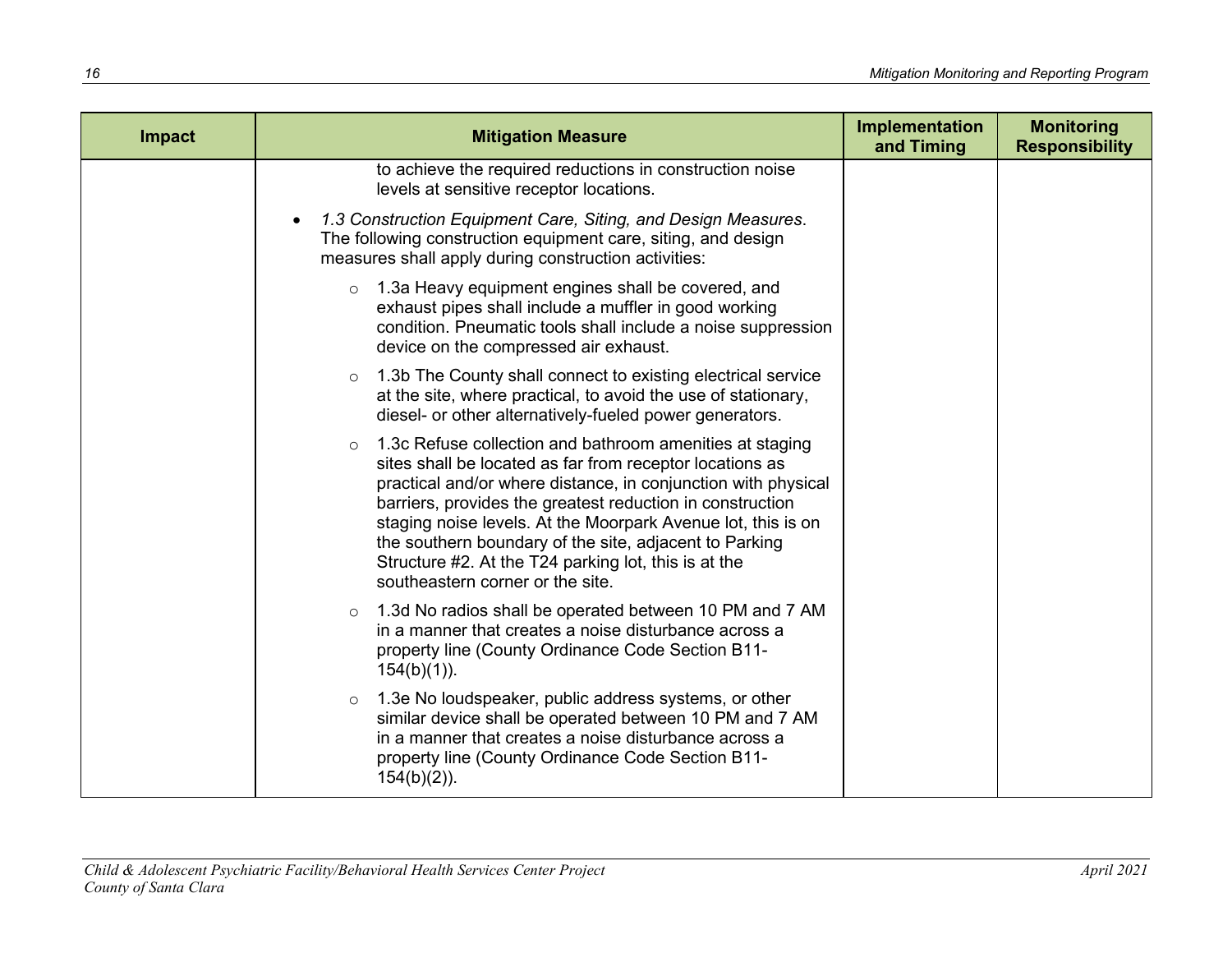| <b>Impact</b>                                                                                                | <b>Mitigation Measure</b>                                                                                                                                                                                                                                                                                                                                                                                                                                                                                                                                                    | Implementation<br>and Timing                                                                                                                                                                                            | <b>Monitoring</b><br><b>Responsibility</b>              |
|--------------------------------------------------------------------------------------------------------------|------------------------------------------------------------------------------------------------------------------------------------------------------------------------------------------------------------------------------------------------------------------------------------------------------------------------------------------------------------------------------------------------------------------------------------------------------------------------------------------------------------------------------------------------------------------------------|-------------------------------------------------------------------------------------------------------------------------------------------------------------------------------------------------------------------------|---------------------------------------------------------|
|                                                                                                              | 1.3f Heavy-duty vehicle storage and start-up areas shall be<br>$\circ$<br>located as far away from occupied residences where<br>feasible.                                                                                                                                                                                                                                                                                                                                                                                                                                    |                                                                                                                                                                                                                         |                                                         |
|                                                                                                              | 1.3g All equipment shall be turned off if not in use for more<br>$\circ$<br>than five minutes.                                                                                                                                                                                                                                                                                                                                                                                                                                                                               |                                                                                                                                                                                                                         |                                                         |
|                                                                                                              | 1.4 Construction Traffic. Construction truck traffic, including soil<br>hauling, equipment deliveries, concrete deliveries, and other vendor<br>deliveries shall be limited to the hours of 7 AM to 10 PM, Monday<br>through Saturday, consistent with County Ordinance Code Section<br>B11-154(b)(5), and follow designated delivery routes prepared for<br>the project designed to minimize potential noise impacts at nearby<br>sensitive residential receptor locations. These provisions shall be<br>incorporated in the Traffic Control Plan prepared for the project. |                                                                                                                                                                                                                         |                                                         |
| Impact TRI-I: The<br>project construction<br>could impact<br>unknown buried<br>tribal cultural<br>resources. | TRI-1: Archaeological Treatment Plan. Implementation of Mitigation<br>Measure CUL-1 would also reduce potentially significant impacts to<br>unknown tribal cultural resources to less than significant.                                                                                                                                                                                                                                                                                                                                                                      | Implementation:<br>These measures<br>would minimize<br>and/or avoid<br>impacts related<br>tribal cultural<br>resources to less<br>than significant<br>levels. (CEQA<br><b>Guidelines</b><br>\$ 15126.4(b)(3)(<br>$C$ ). | <b>Monitoring: Per</b><br>Mitigation<br>Measures CUL-1. |
|                                                                                                              |                                                                                                                                                                                                                                                                                                                                                                                                                                                                                                                                                                              | <b>Timing: Pre-</b><br>construction and<br>during<br>construction.                                                                                                                                                      |                                                         |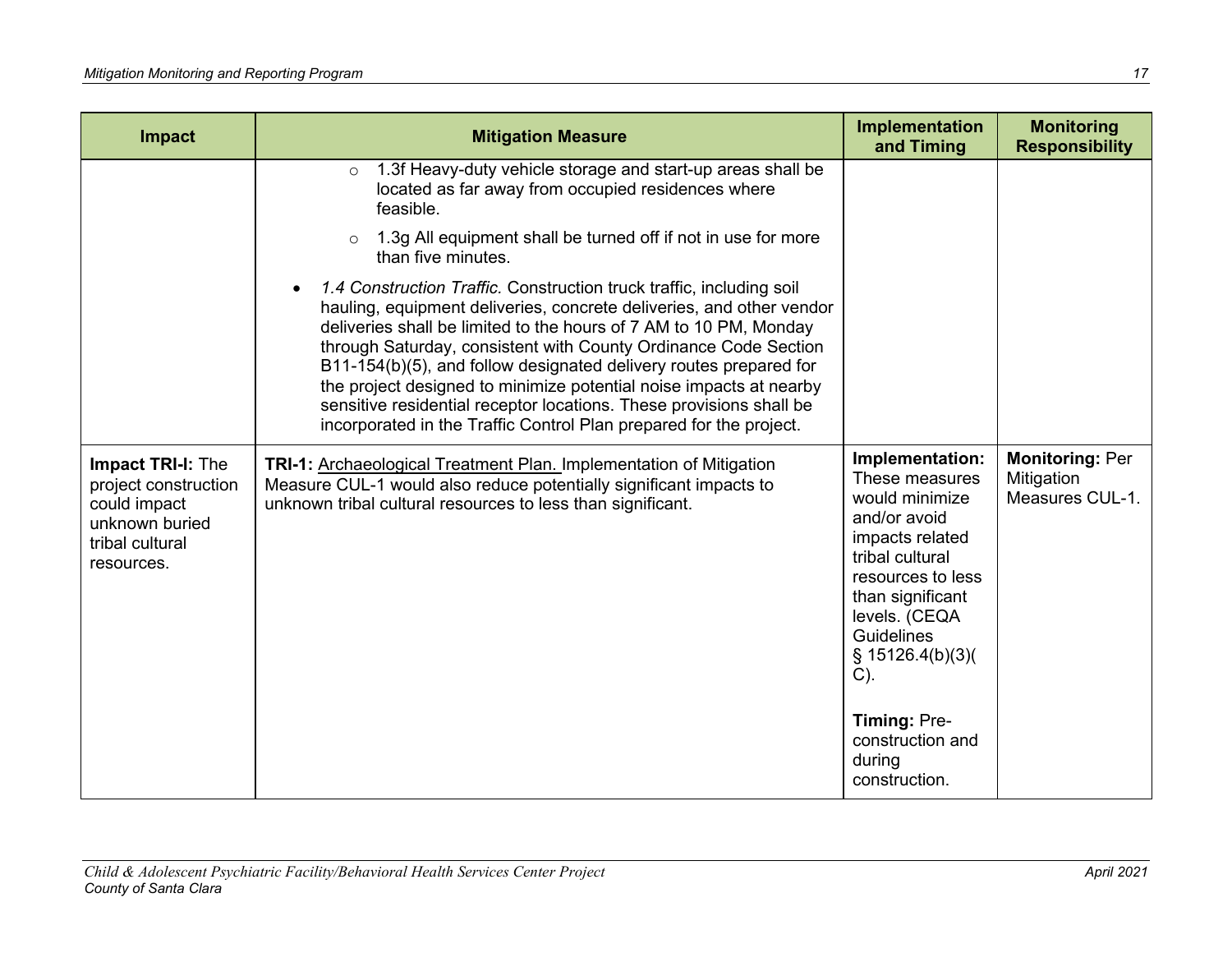## **Santa Clara County Standard Design & Construction Measures Incorporated into the Project**

The County of Santa Clara will incorporate the following Standard Design and Construction Measures into the planning, design, and construction of the proposed project to minimize the potential adverse effects of the project on the environment. The County will include these measures on all construction documents.

| <b>Resource Area</b>     | <b>Standard Design and Construction Measure</b>                                                                                                                                                                                                                                                                  |
|--------------------------|------------------------------------------------------------------------------------------------------------------------------------------------------------------------------------------------------------------------------------------------------------------------------------------------------------------|
| Air Quality/Dust Control | To reduce potential fugitive dust that may be generated by project construction activities, the County<br>shall implement the following BAAQMD basic construction measures when they are appropriate:                                                                                                            |
|                          | Water all exposed surfaces (e.g., staging areas, soil piles, graded areas, and unpaved access<br>roads) during construction as necessary and adequately wet demolition surfaces to limit visible<br>dust emissions.                                                                                              |
|                          | Cover all haul trucks transporting soil, sand, or other loose materials off the project site.<br>Use a wet power vacuum street sweeper as necessary to remove all visible mud or dirt track-out<br>onto adjacent public roads (dry power sweeping is prohibited) during construction of the<br>proposed project. |
|                          | Vehicle speeds on unpaved roads/areas shall not exceed 15 miles per hour.<br>Complete all areas to be paved as soon as possible and lay building pads as soon as possible<br>after grading unless seeding or soil binders are used.                                                                              |
|                          | Minimize idling time of diesel-powered construction equipment to five minutes and post signs<br>reminding workers of this idling restriction at access points and equipment staging areas during<br>construction of the proposed project.                                                                        |
|                          | Maintain and properly tune all construction equipment in accordance with manufacturer's<br>specifications and have a CARB-certified visible emissions evaluator check equipment prior to<br>use at the site.                                                                                                     |
|                          | Post a publicly visible sign with the name and telephone number of the construction contractor<br>and County-staff person to contact regarding dust complaints. This person shall respond and<br>take corrective action within 48 hours. The publicly visible sign shall also include the contact                |

## **Santa Clara County Standard Design and Construction Measures**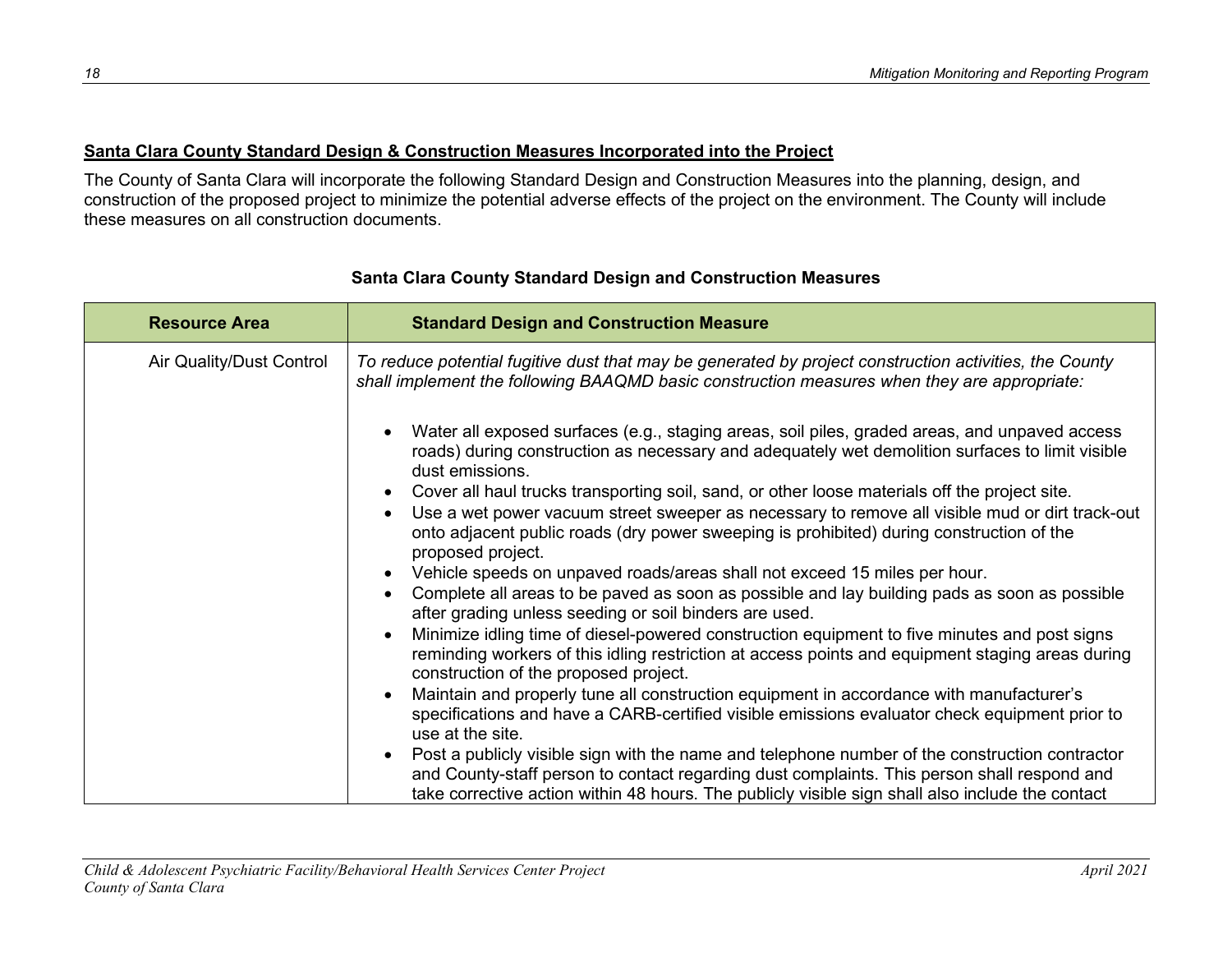| <b>Resource Area</b>                                          | <b>Standard Design and Construction Measure</b>                                                                                                                                                                                                                                                                                                                                                                                                             |
|---------------------------------------------------------------|-------------------------------------------------------------------------------------------------------------------------------------------------------------------------------------------------------------------------------------------------------------------------------------------------------------------------------------------------------------------------------------------------------------------------------------------------------------|
|                                                               | phone number for the Bay Area Air Quality Management District to ensure compliance with<br>applicable regulations.                                                                                                                                                                                                                                                                                                                                          |
|                                                               | Additionally, a County requirement shall require the Contractor to hire a street cleaning contractor to<br>clean up dirt and debris from City Streets that are attributable to the development's construction<br>activities.                                                                                                                                                                                                                                |
| <b>Construction Stormwater and</b><br><b>Drainage Control</b> | The project construction activity disturbs more than one acre and requires conformance with the<br>Construction General Permit and implementation of the project Storm Water Pollution Prevention Plan<br>(SWPPP).                                                                                                                                                                                                                                          |
|                                                               | The County and/or its contractor shall prepare and implement a construction stormwater and drainage<br>control plan in compliance with the Countywide Water Pollution Prevention Program, Provision C.3 of<br>the County's Municipal Regional Stormwater National Pollutant Discharge Elimination System (NPDES)<br>Permit. The plan shall specify best management practices for the control and prevention of stormwater<br>pollution during construction. |
|                                                               | Construction-phase measures shall include:                                                                                                                                                                                                                                                                                                                                                                                                                  |
|                                                               | Erosion control measures such as installing fiber rolls, silt fences, gravel bags, or other erosion<br>control devices around and/or downslope of work areas and around storm drains prior to earthwork and<br>before the onset of any anticipated storm events; monitoring and maintaining all erosion and sediment<br>control devices.                                                                                                                    |
|                                                               | Designating a location away from storm drains when refueling or maintaining equipment.                                                                                                                                                                                                                                                                                                                                                                      |
|                                                               | Construction equipment, tools, etc., shall not be cleaned or rinsed into a street, gutter, or storm<br>drain.                                                                                                                                                                                                                                                                                                                                               |
|                                                               | A contained and covered area on-site shall be used for storage of cement bags, paints,<br>flammable materials, oils, fertilizers, pesticides, and any other materials that have potential for being<br>discharged to the storm drain system by wind or in the event of a material spill.                                                                                                                                                                    |
|                                                               | All construction debris shall be gathered on a regular basis and placed in a dumpster which is<br>emptied or removed weekly. When feasible, tarps shall be used on the ground to collect fallen debris or<br>splatters that could contribute to stormwater pollution.                                                                                                                                                                                       |
|                                                               | Any temporary on-site construction piles shall be securely covered with a tarp or other device to<br>contain debris.                                                                                                                                                                                                                                                                                                                                        |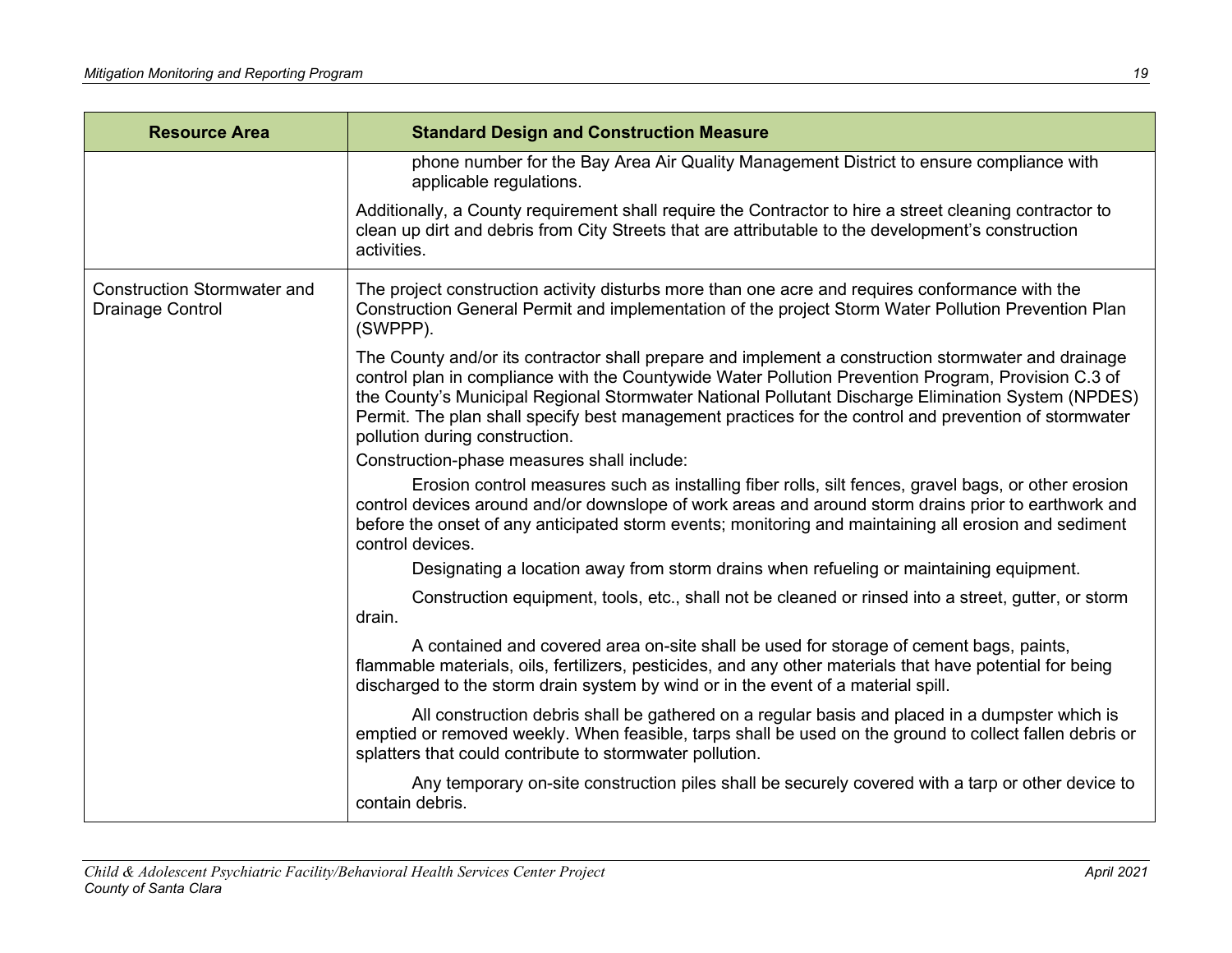| <b>Resource Area</b> | <b>Standard Design and Construction Measure</b>                                                                                                                                                                                                                                                                                                                                                                                                                                                                                                                                                                                                                                                                                                             |
|----------------------|-------------------------------------------------------------------------------------------------------------------------------------------------------------------------------------------------------------------------------------------------------------------------------------------------------------------------------------------------------------------------------------------------------------------------------------------------------------------------------------------------------------------------------------------------------------------------------------------------------------------------------------------------------------------------------------------------------------------------------------------------------------|
|                      | Concrete trucks and concrete finishing operations shall not discharge wash water into the street gutters<br>or drains.                                                                                                                                                                                                                                                                                                                                                                                                                                                                                                                                                                                                                                      |
| <b>Traffic</b>       | Traffic Control Plan. The County and/or it's contractor(s) shall prepare a Traffic Control Plan for<br>construction activities. The Traffic Control Plan shall, at a minimum include the following requirements:                                                                                                                                                                                                                                                                                                                                                                                                                                                                                                                                            |
|                      | The plan should consider the daily volume of on-haul, timing of trucks to limit/minimize hauling<br>activities during peak traffic hours and address potential conflicts with other campus traffic. The plan<br>should coordinate construction haul traffic with any other construction project on the SCVMC campus<br>that would impact the same roadways. The plan shall also identify designated haul routes that directs<br>truck traffic away surrounding residential streets.                                                                                                                                                                                                                                                                         |
|                      | Whenever the Contractor's operations affect normal conditions for traffic or for the public, the<br>Contractor shall furnish, erect, and maintain, all fences, barricades, lights, signs, and other devices<br>necessary to prevent accidents or damage or injury to the public.                                                                                                                                                                                                                                                                                                                                                                                                                                                                            |
|                      | Construction area signs shall be furnished, installed, maintained and removed, when no longer<br>required, in accordance with the provisions of Section 12-3.01 through 12-3.12 of the State<br>Specifications.                                                                                                                                                                                                                                                                                                                                                                                                                                                                                                                                             |
|                      | The Contractor shall also furnish flaggers and guards necessary to give adequate warning to<br>traffic and to the public of construction conditions. Flaggers and guards assigned to direct traffic or to<br>warn the public of construction conditions shall perform their duties, and shall be provided with<br>necessary equipment, in accordance with the current edition of the Caltrans publication "Instructions to<br>Flaggers." The equipment shall be furnished and kept clean and in good repair by the Contractor at its<br>expense. Signs, lights, flags and other warning and safety devices shall conform to the requirements set<br>forth in the current Caltrans "Manual of Traffic Controls for Construction and Maintenance Work Zones." |
|                      | No material or equipment shall be stored where it will interfere with the free and safe passage of<br>public traffic, and at the end of each day's work and at other times when construction operations are<br>suspended for any reason, the Contractor shall remove all equipment and other obstructions from that<br>portion of the roadway open for use by public traffic. The contractor shall provide all lights, signs,<br>barricades, flagmen, or other devices necessary to provide for public safety during the construction<br>period.                                                                                                                                                                                                            |
|                      | Storage of construction material and equipment on city streets will not be permitted.                                                                                                                                                                                                                                                                                                                                                                                                                                                                                                                                                                                                                                                                       |